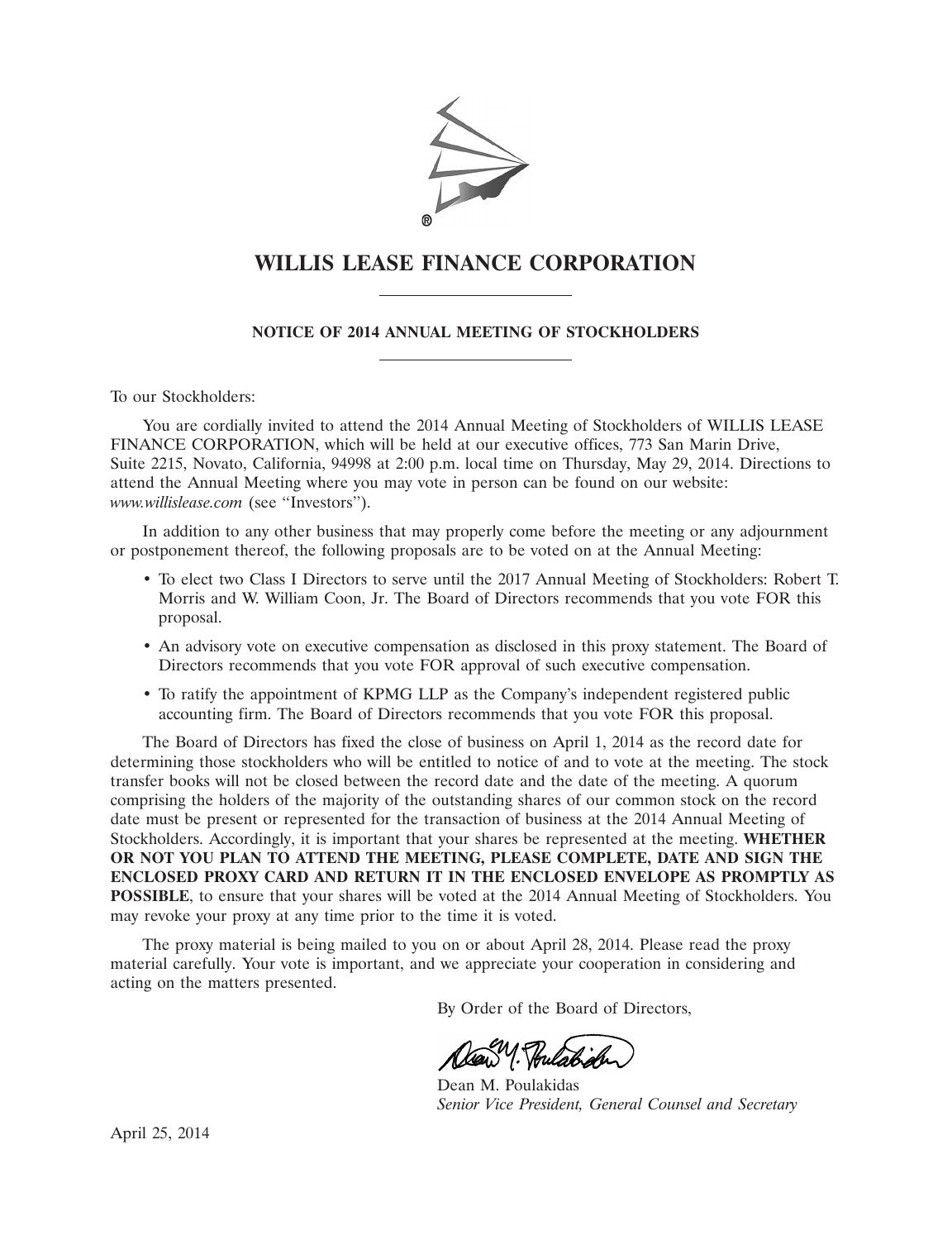## **WILLIS LEASE FINANCE CORPORATION PROXY STATEMENT TABLE OF CONTENTS**

|                                                                 | Page           |
|-----------------------------------------------------------------|----------------|
|                                                                 | $\overline{1}$ |
| INFORMATION ABOUT THE BOARD OF DIRECTORS AND THE COMMITTEES OF  |                |
|                                                                 | $\overline{2}$ |
|                                                                 | 7              |
| EXECUTIVE OFFICERS OF WILLIS LEASE FINANCE CORPORATION          | 8              |
| SECURITY OWNERSHIP OF CERTAIN BENEFICIAL OWNERS AND MANAGEMENT  | $\mathbf Q$    |
| SECTION 16(a) BENEFICIAL OWNERSHIP REPORTING COMPLIANCE         | 11             |
| COMPENSATION OF EXECUTIVE OFFICERS-COMPENSATION DISCUSSION AND  |                |
|                                                                 | 12             |
|                                                                 | 18             |
| COMPENSATION COMMITTEE INTERLOCKS AND INSIDER PARTICIPATION     | 19             |
|                                                                 | 19             |
| PROPOSAL 2: ADVISORY VOTE ON EXECUTIVE COMPENSATION             | 27             |
|                                                                 | 28             |
| PROPOSAL 3: ADVISORY VOTE ON RATIFICATION OF THE APPOINTMENT OF |                |
| KPMG LLP AS THE COMPANY'S INDEPENDENT REGISTERED PUBLIC         |                |
|                                                                 | 29             |
|                                                                 | 29             |
|                                                                 | 30             |
| STOCKHOLDERS SHARING THE SAME LAST NAME AND ADDRESS             | 32             |
|                                                                 | 32             |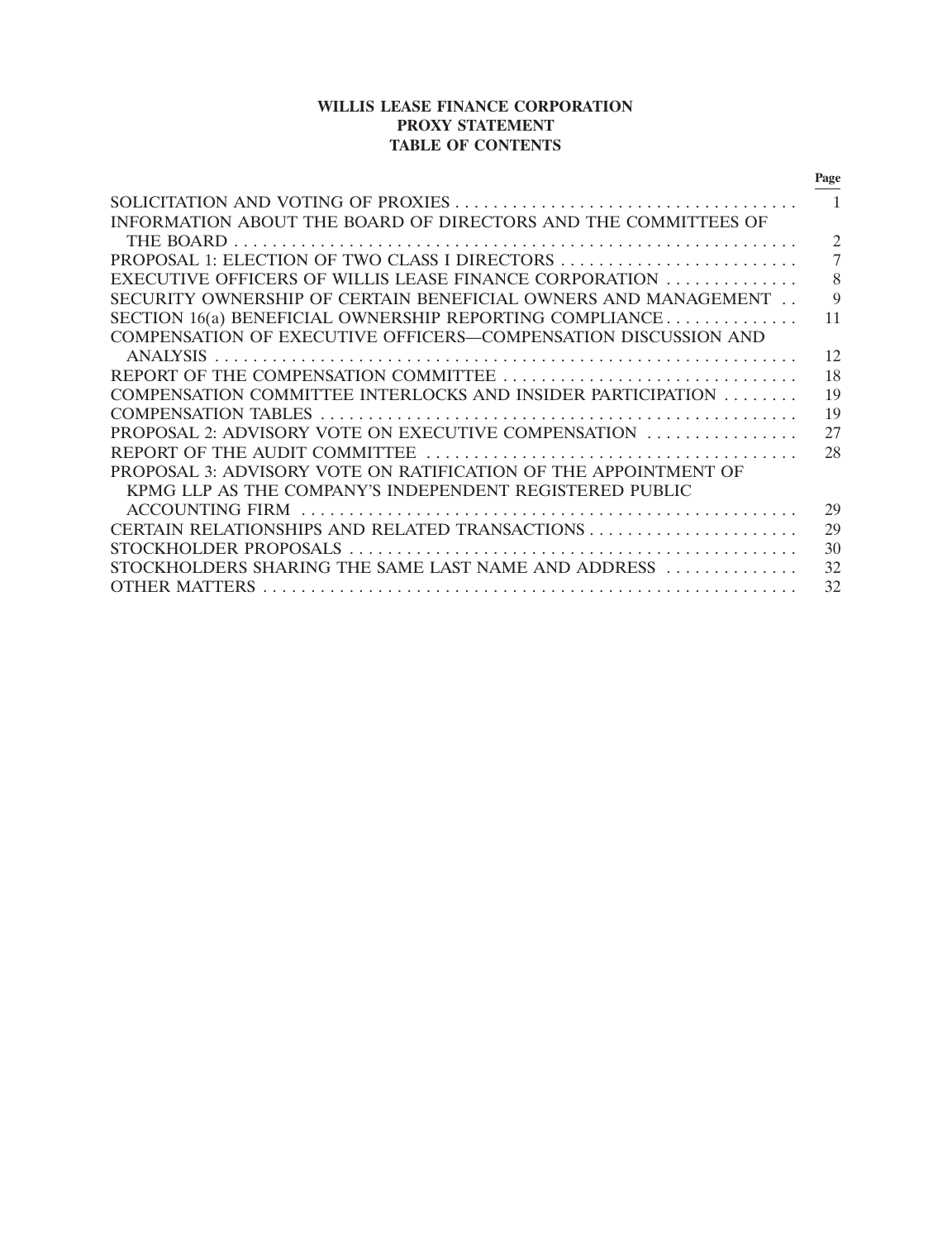**You should read the entire proxy statement carefully prior to returning your proxy**

## **PROXY STATEMENT FOR 2014 ANNUAL MEETING OF STOCKHOLDERS OF WILLIS LEASE FINANCE CORPORATION To Be Held on May 29, 2014**

#### **SOLICITATION AND VOTING OF PROXIES**

## **General**

This proxy statement is furnished in connection with the solicitation by the Board of Directors (also referred to as the ''Board'') of WILLIS LEASE FINANCE CORPORATION (''we,'' ''us,'' ''our,'' ''Willis Lease'' or the ''Company'') of proxies to be voted at the 2014 Annual Meeting of Stockholders, which will be held at 2:00 p.m. local time on Thursday, May 29, 2014 at our executive offices, located at 773 San Marin Drive, Suite 2215, Novato, California 94998, or at any adjournments or postponements thereof, for the purposes set forth in the accompanying Notice of 2014 Annual Meeting of Stockholders.

This proxy statement is being mailed to stockholders on or about April 28, 2014. Our 2013 Annual Report is being mailed to stockholders concurrently with this proxy statement. You should not regard the 2013 Annual Report as proxy soliciting material or as a communication by means of which any solicitation of proxies is to be made.

## **Important Notice Regarding the Availability of Proxy Materials for the Annual Meeting to be held on May 29, 2014: The Proxy Statement and the 2013 Annual Report are also available at https://materials.proxyvote.com/970646.**

### **Voting**

The close of business on April 1, 2014 is the record date for determining whether you in your capacity as a stockholder are entitled to notice of and to vote at the 2014 Annual Meeting of Stockholders. As of that date, we had 8,436,028 shares of common stock, \$0.01 par value, issued and outstanding. All of the shares of our common stock outstanding on the record date are entitled to vote at the 2014 Annual Meeting of Stockholders. If you are entitled to vote at the meeting, you will have one vote for each share of common stock you hold with regard to each matter to be voted upon.

The required quorum for the meeting is a majority of the outstanding shares of common stock eligible to be voted on the matters to be considered at the meeting.

Shares of our common stock represented by proxies which are properly executed and returned to us on the accompanying proxy card will be voted at the 2014 Annual Meeting of Stockholders in accordance with the instructions you mark on the proxy card. If you do not mark any instructions on the proxy card, your shares represented by the proxy card will be voted for the election of the Board's nominees as Class I Directors, and in favor of Proposals 2 and 3. In the election for Directors (Proposal 1), the nominees for Class I Directors receiving the highest number of affirmative votes will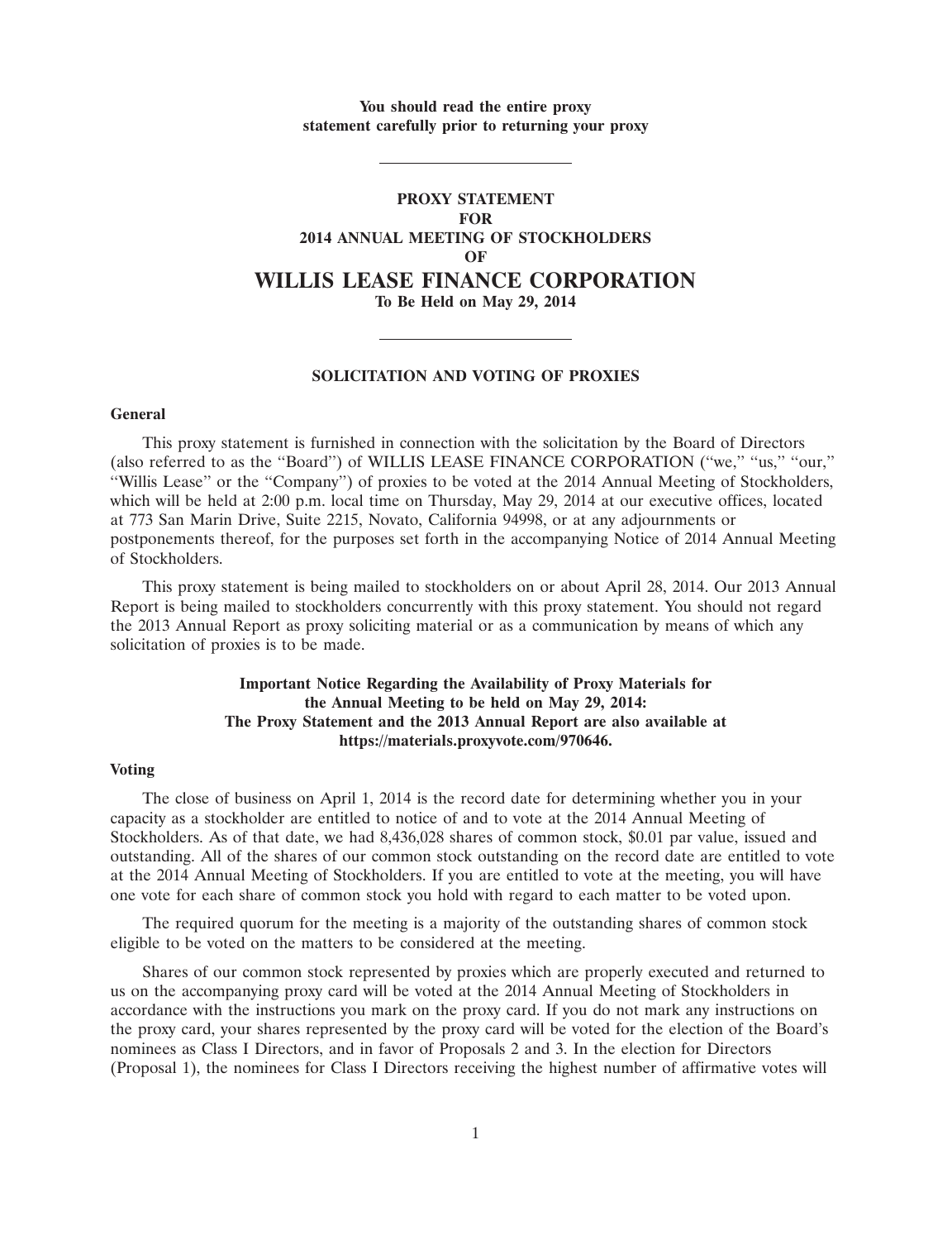be elected. The affirmative vote of a majority of the shares voted in person or by proxy at the 2014 Annual Meeting is required for the adoption of Proposals 2 and 3.

If a properly signed proxy or ballot indicates that you abstain from voting or that your shares are not to be voted on a particular proposal, your shares will not be counted as having been voted on that proposal, although your shares will be counted as being in attendance at the meeting for purposes of determining the presence of a quorum. Broker non-votes (*i.e.*, shares held by brokers or nominees, as to which instructions have not been received from beneficial owners or persons entitled to vote, that the broker or nominee does not have discretionary power to vote on a particular matter) are counted towards a quorum, but are not counted for purposes of the proposals in determining whether a matter has been approved by a majority of the shares represented in person or by proxy and entitled to vote.

Our management does not know of any matters to be presented at the 2014 Annual Meeting of Stockholders other than those set forth in this proxy statement and in the Notice accompanying this proxy statement. If other matters should properly come before the meeting, the proxy holders will vote on such matters in accordance with their best judgment.

## **Revocability of Proxies**

If you give a proxy in the form accompanying this proxy statement, you have the right to revoke it at any time before it is voted at the meeting. You may revoke your proxy by:

- filing an instrument of revocation with our Corporate Secretary;
- presenting at or prior to the meeting a duly executed proxy bearing a later date; or
- attending the meeting and electing to vote in person.

#### **Solicitation**

This solicitation is made by our Board of Directors on our behalf. The entire cost of preparing, assembling and mailing the Notice of 2014 Annual Meeting of Stockholders, this proxy statement and the enclosed proxy card, and of soliciting proxies, will be paid by us. Proxies will be solicited principally through the use of the mail, but we may solicit proxies personally or by telephone, electronic mail or special letter by our officers and our regular employees for no additional compensation. We have retained American Stock Transfer & Trust and Broadridge to aid in the solicitation at an estimated cost to us of approximately \$9,900 plus out-of-pocket expenses.

## **INFORMATION ABOUT THE BOARD OF DIRECTORS AND THE COMMITTEES OF THE BOARD**

#### **Board of Directors**

Our Bylaws authorize us to have five Directors. At the present time, the Board consists of five Directors who are divided into three classes of two Directors in each of Class I and Class III and one Director in Class II. One class is elected each year for a three-year term. W. William Coon, Jr., Hans Joerg Hunziker, and Robert T. Morris are independent Directors, as defined in the NASDAQ listing standard. Gérard Laviec, previously a Class II Director, resigned from the Board as of May 31, 2013.

Our business, property and affairs are managed under the direction of the Board. Directors are kept informed of our business through discussions with our Chairman and Chief Executive Officer and our other officers, by reviewing materials provided to them and by participating in meetings of the Board and its committees. The Board held a total of seven meetings during the fiscal year ended December 31, 2013. Each incumbent Director attended at least 75% of the aggregate of (i) the total number of meetings of the Board, and (ii) the total number of meetings held by all Committees of the Board on which he served; other than Mr. Austin Willis, who was unable to attend two of the seven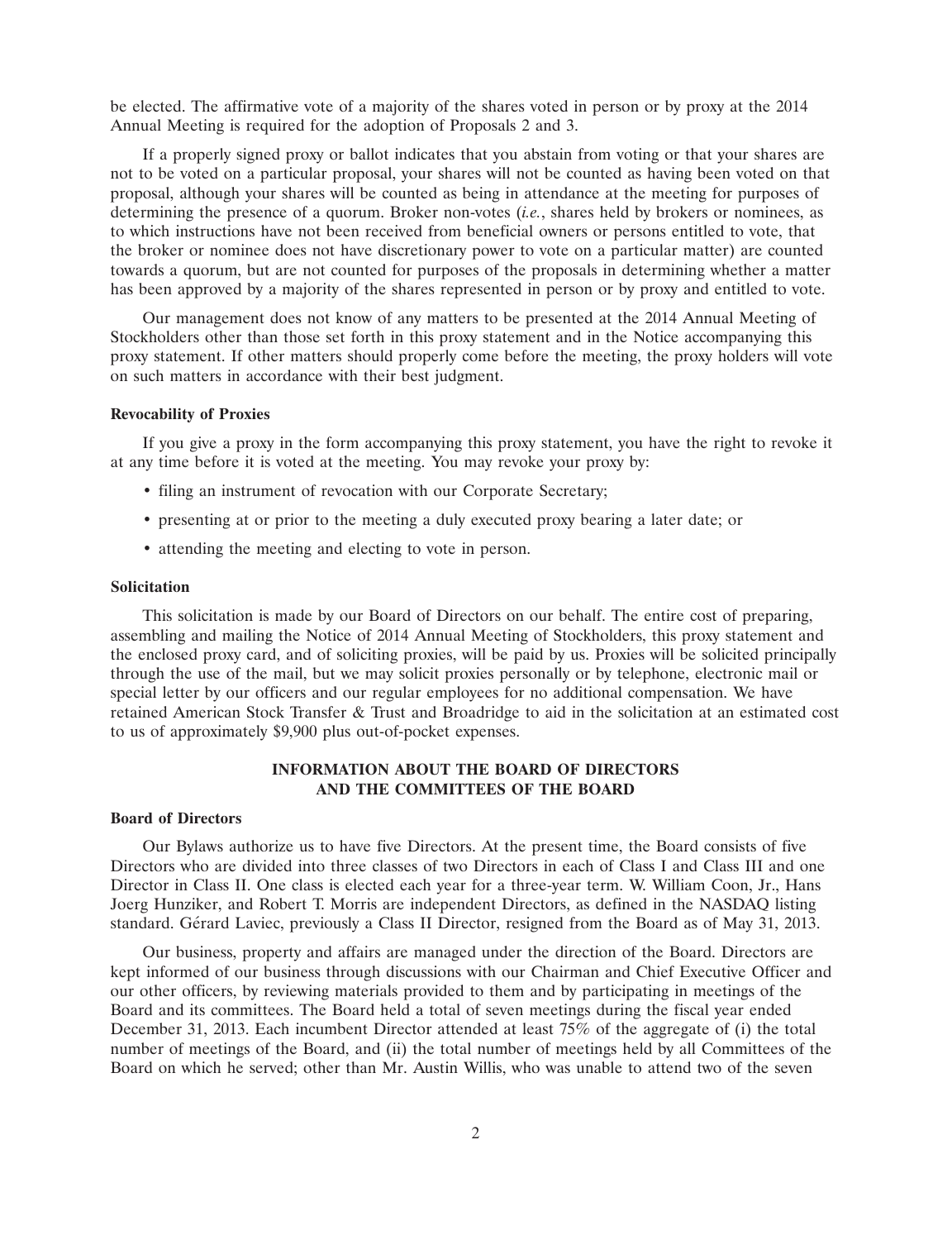Board meetings during 2013 partly as a result of scheduling conflicts with his military commitment (described in more detail under ''Principal Occupations, Background and Qualifications of Director Nominees and Continuing Directors'').

#### **Communications with the Board**

You may communicate with the Board of Directors by sending a letter to: Board of Directors, Willis Lease Finance Corporation, c/o Office of the Corporate Secretary, 773 San Marin Drive, Suite 2215, Novato, California 94998. Our Office of the Corporate Secretary will receive your correspondence and forward it to the Board of Directors or to any individual Director or Directors to whom your communication is directed, unless the communication is unduly hostile, threatening, illegal, does not reasonably relate to us or our business, or is similarly inappropriate. The Office of the Corporate Secretary has the authority to discard any inappropriate communications or to take other appropriate actions with respect to any such inappropriate communications.

## **Attendance at the Annual Meeting of Stockholders**

Director Charles F. Willis IV attended the 2013 Annual Meeting of Stockholders; our other Directors did not attend. We have no policy requiring Board members to attend our annual meeting.

#### **Committees of the Board**

The Board of Directors has an Audit Committee and a Compensation Committee, both currently comprised solely of independent Directors, as defined by the NASDAQ listing standards.

The Board does not have a nominating committee or committee performing the functions of such a committee. The Board has determined that the function of a nominating committee is adequately fulfilled by the independent Directors. It has not established such a committee and therefore has no nominating committee charter. The full Board of Directors participates in the consideration of any Director nominee.

Although we have not formally set any specific minimum qualifications that Director nominees must possess, we look for candidates with the appropriate experience in aviation and leasing, a strong professional background, and a general understanding of marketing, finance and other disciplines related to the success of a company in our industry. And although not part of any formal policy, our goal is a balanced and diverse Board, with members whose skills, background and experience are complementary and, together, cover the spectrum of areas that impact our business. Our Directors are generally nominated by our management or other Directors, and each nominee is evaluated based on the above qualifications and in the context of the Board as a whole. While we do not normally engage professional search firms or other third parties in connection with our Board nomination process, we may do so in the future.

As we do not have a history of stockholder nominations of Directors, we do not have a formal policy regarding stockholder nominees to the Board. Under our Bylaws, stockholders wishing to nominate a candidate for Director must give notice to our Corporate Secretary no later than the close of business on the 90th day prior to the first anniversary of our preceding year's annual meeting. If the annual meeting is more than 30 days before or 60 days after such anniversary date, the notice must be delivered no later than the 90th day prior to such annual meeting or the 10th day following the day on which we publicly announce the annual meeting date. The notice should set forth: (i) the name, age, business address and residence address of the nominee; (ii) the principal occupation or employment of the nominee; (iii) the class and number of our shares beneficially owned by the nominee; (iv) a description of all arrangements or understandings between the stockholder and the nominee and any other person(s) pursuant to which the nomination is made by the stockholder; and (v) any other information relating to the nominee that is required to be disclosed in proxy statements for the election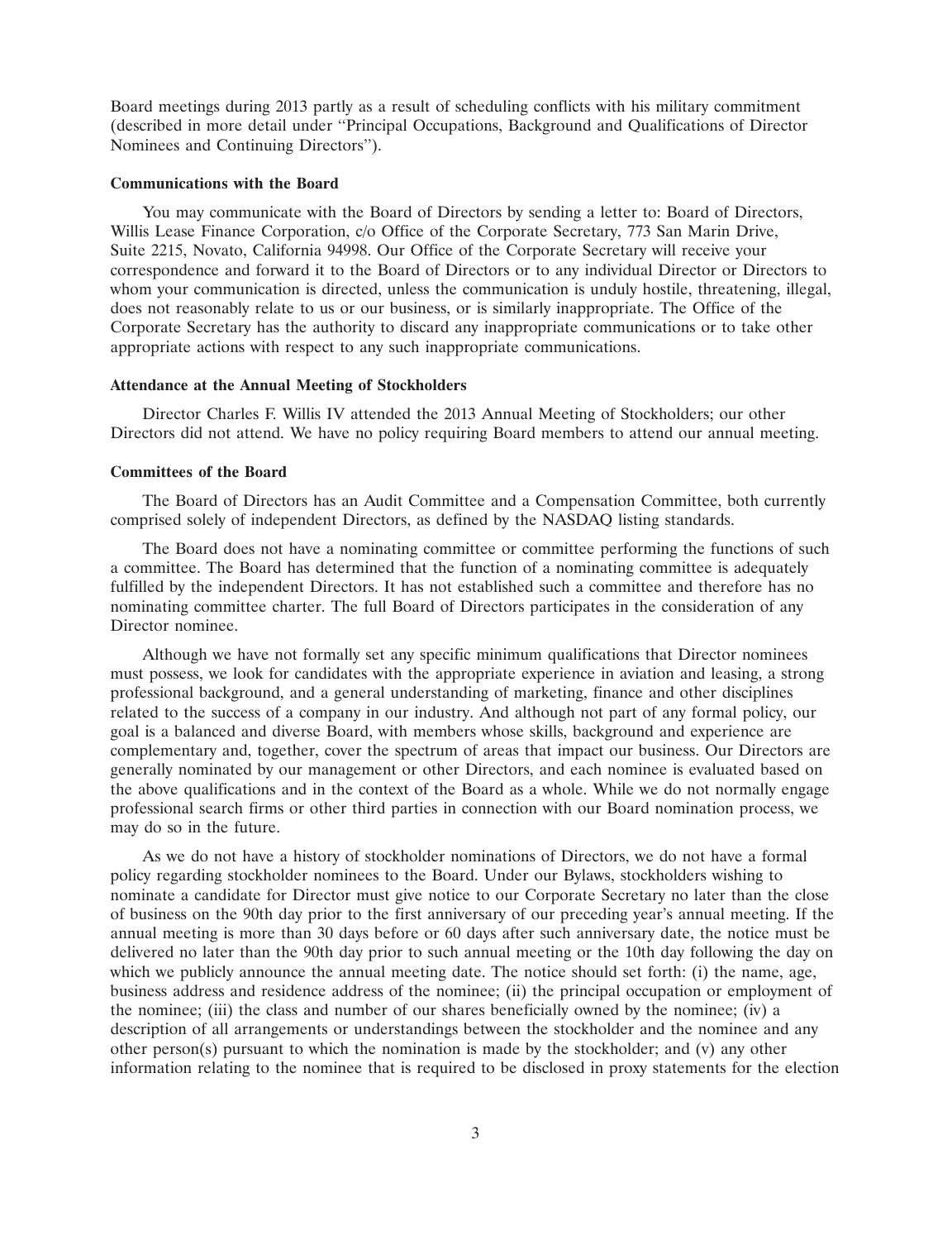of Directors pursuant to Regulation 14A under the Securities Exchange Act of 1934. Nominees proposed by stockholders will be evaluated in the same manner as those proposed by management or existing Directors.

The Audit Committee oversees our accounting function, internal controls and financial reporting process on behalf of the Board. The NASDAQ's listing rules require that our Audit Committee be composed of at least three independent Directors. The Audit Committee meets with our financial management and our independent registered public accounting firm to review our financial statements and filings, the audit and matters arising from them, and financial reporting procedures, including any significant judgments made in preparation of the financial statements. The Audit Committee currently consists of Directors Robert T. Morris (Chair), W. William Coon, Jr. and Hans Joerg Hunziker. All members of the Audit Committee are able to read and understand financial statements. Mr. Morris also qualifies as an audit committee financial expert, as defined by the SEC, and is financially sophisticated as required by the NASDAQ listing standards. The Committee held four meetings during the 2013 fiscal year. The Audit Committee's charter is available on the Company's web site (*www.willislease.com*).

The Compensation Committee reviews and approves our compensation arrangements for executive officers and administers the 2007 Stock Incentive Plan. The Compensation Committee currently consists of Directors Hans Joerg Hunziker (Chair), W. William Coon, Jr., and Robert T. Morris. The Compensation Committee held seven meetings during the 2013 fiscal year. For additional details, see ''Compensation of Executive Officers—Compensation Discussion and Analysis'' elsewhere in this proxy statement. The Compensation Committee's charter is available on the Company's web site (*www.willislease.com*).

The Board of Directors may also establish a committee of independent Directors, as defined by the NASDAQ listing standards, to address specific issues from time to time. In 2013, such a committee was established to review the transaction with J.T. Power described in more detail under ''Certain Relationships and Related Transactions.''

## **Board Leadership Structure**

Our company is led by Charles F. Willis, IV, the founder of the Company, who serves as our Chairman and Chief Executive Officer. This approach is commonly utilized by public companies in the United States and we believe it has been effective for our company as well. Serving in both these roles since the Company was founded has allowed Mr. Willis to be seen by participants in the aviation industry and by our customers, business partners, investors and the other stakeholders as providing strong leadership for our company and in our industry. The Board believes that his combined role is the optimal structure for us and our stockholders because it enables decisive leadership, ensures clear accountability and enhances our ability to consistently communicate our message and strategy to all of our stakeholders. Moreover, Mr. Willis possesses detailed and in-depth knowledge of the issues, opportunities and challenges facing us and our business and, therefore, is best positioned to develop agendas that focus the Board's time and attention on the most critical matters, while minimizing the potential for confusion or duplication of efforts. We recognize that different board leadership structures may be appropriate for companies in different situations and believe that no one structure is suitable for all companies. We believe that our current Board leadership structure is optimal for us because it demonstrates to our employees, suppliers, customers and other stakeholders that Willis Lease is under strong leadership, with a single person setting the tone and having primary responsibility for managing our operations.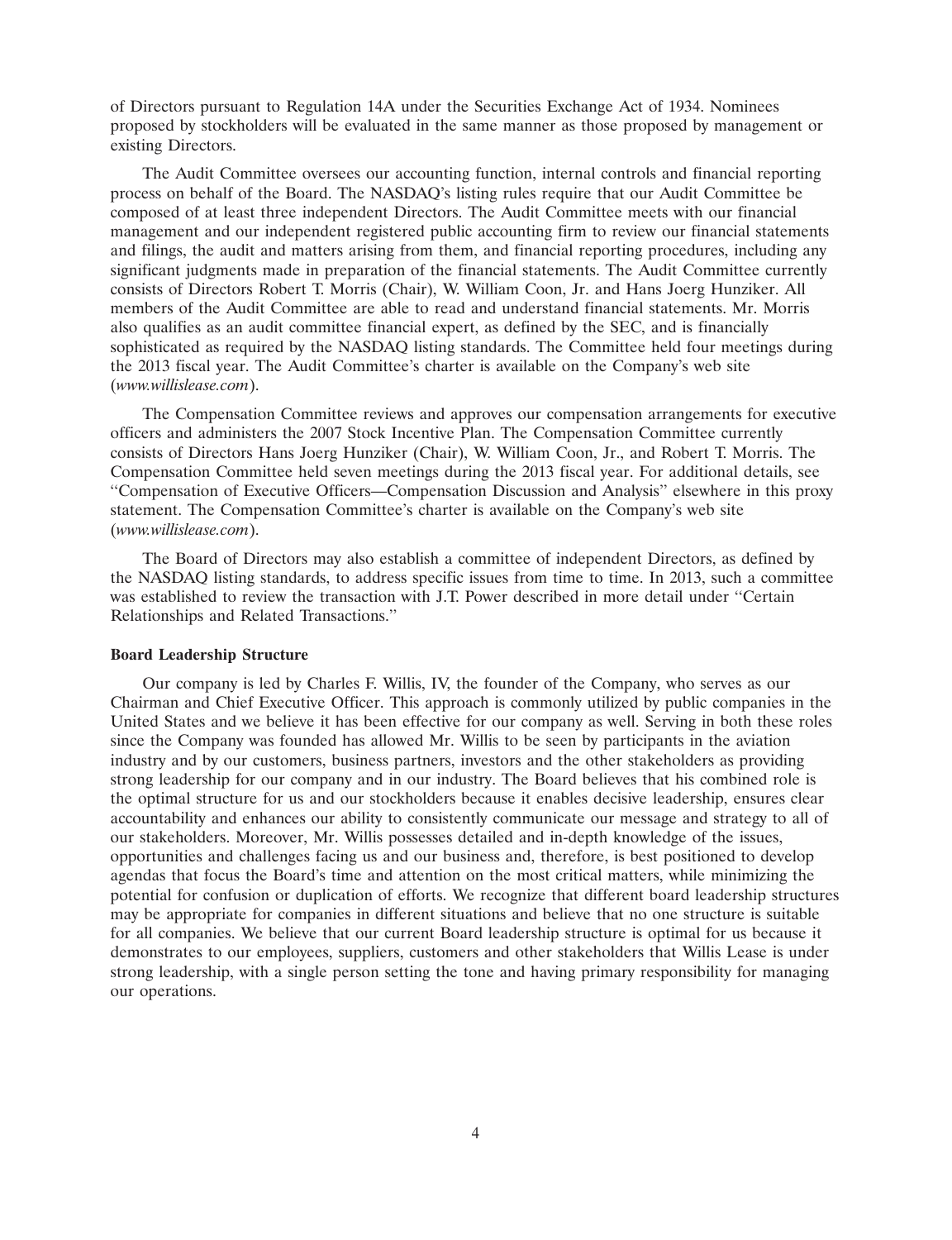We have not appointed an independent Board chairman or lead independent Director, as we believe that the members of our Board and the two standing Board Committees consisting of independent Directors provide an appropriate level of oversight. In this regard, the Audit Committee oversees the accounting and financial reporting processes, as well as risk, legal and compliance matters. The Compensation Committee oversees the compensation of our Chairman and Chief Executive Officer, and upon the recommendation of the Chief Executive Officer, the compensation of the other Named Executive Officers. Each of these Committees is led by a chairperson other than the Chairman and Chief Executive Officer and, as discussed in more detail in this proxy, the entire Board of Directors is actively involved in overseeing our risk management. The entire Board, or, as appropriate, the independent Directors, monitors matters such as the composition of the Board and its committees, Board performance and ''best practices'' in corporate governance. Our independent Directors also conduct meetings in executive session. These meetings are typically held in conjunction with Board meetings. In 2013 one Board meeting included an independent Directors' session. This allows Directors to speak candidly on any matters of interest without the Chief Executive Officer or other managers present. We believe this framework strikes a sound balance with appropriate oversight and that appointing an independent Board chairman would not improve the performance of the Board in a material way.

## **The Board's Role in Risk Oversight**

It is management's responsibility to manage risk and bring to the Board's attention the most material risks to the Company. Our Board, including through the Audit Committee and Compensation Committee, each of which are comprised solely of independent Directors, regularly reviews various areas of significant risk to the Company, and advises and directs management on the scope and implementation of policies, strategic initiatives and other actions designed to mitigate various types of risks. Specific examples of risks primarily overseen by the full Board include competition risks, industry risks, economic risks, liquidity risks, business operations risks and risks related to acquisitions and dispositions. Our Audit Committee regularly reviews with management and the independent auditors significant financial risk exposures and the processes management has implemented to monitor, control and report such exposures. Specific examples of risks primarily overseen by the Audit Committee include risks related to the preparation of Willis Lease's financial statements, disclosure controls and procedures, internal controls and procedures required by the Sarbanes-Oxley Act and the Dodd-Frank Act, accounting, financial and auditing risks, treasury risks (insurance, credit and debt), risks posed by significant litigation matters, risks associated with proposed affiliate transactions, and compliance with the Company's Code of Ethics and other applicable laws and regulations. The Compensation Committee reviews and evaluates risks related to the attraction and retention of talent, risks associated with management succession planning, and risks related to the design of compensation programs established by the Compensation Committee for our executive officers. The Compensation Committee has determined in its reasonable business judgment that our compensation policies and practices for all employees, including executive officers, do not create risks that are reasonably likely to have a material adverse effect on the Company.

#### **Director Compensation**

For details regarding Director compensation, see ''Compensation of Executive Officers— Compensation Discussion and Analysis—Director Compensation'' elsewhere in this proxy statement.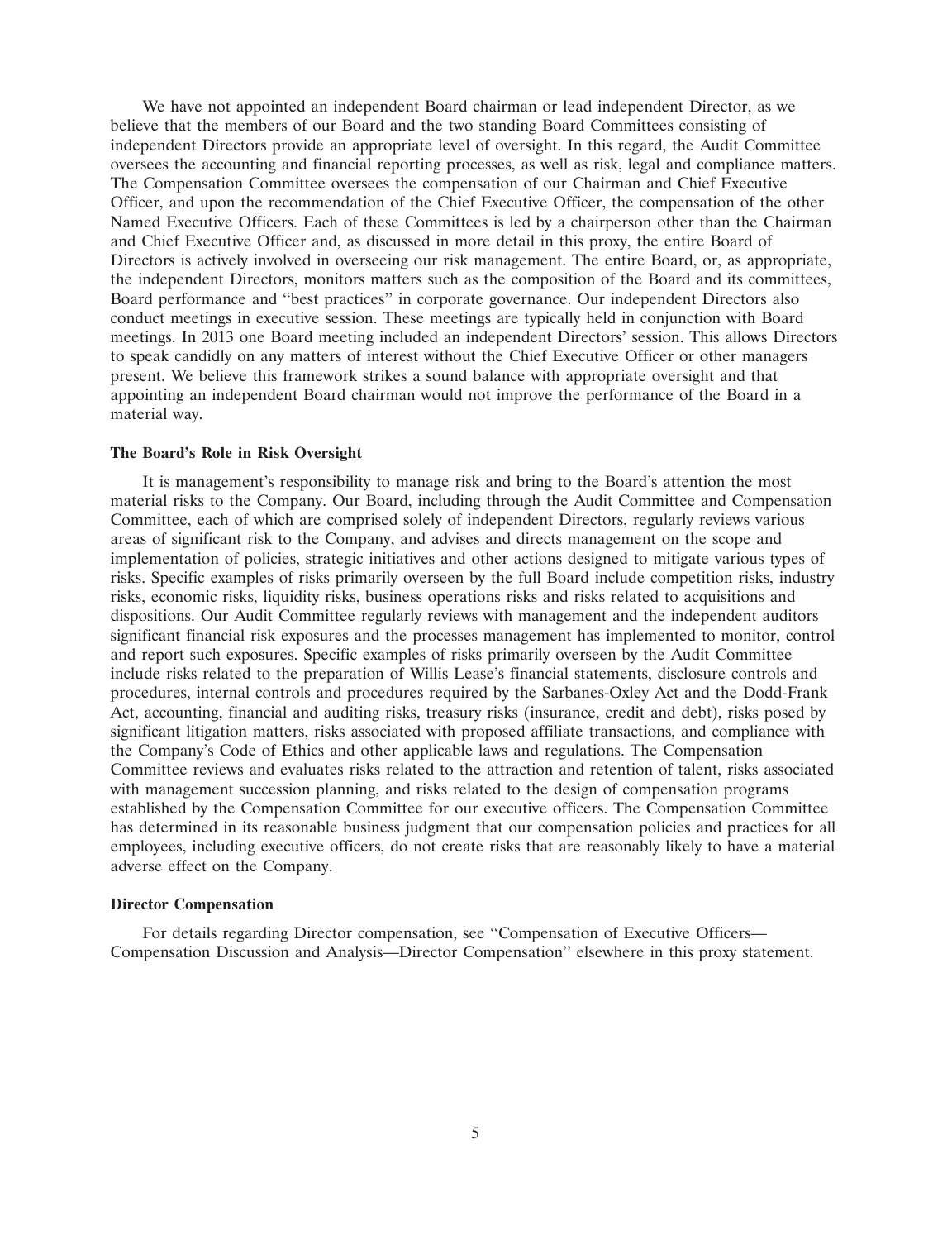|                                                                                                                          | <b>Director</b><br><b>Since</b> | $Age*$ |
|--------------------------------------------------------------------------------------------------------------------------|---------------------------------|--------|
| Class I Directors Whose Terms Expire at the 2017 Annual Meeting<br>(provided they are re-elected at the Annual Meeting): |                                 |        |
|                                                                                                                          | 2006                            | 65     |
|                                                                                                                          | 2003                            | 74     |
| Class II Director Whose Term Expires at the 2015 Annual Meeting:                                                         |                                 |        |
|                                                                                                                          | 2008                            | 33     |
| Class III Directors Whose Term Expires at the 2016 Annual Meeting:                                                       |                                 |        |
|                                                                                                                          | 1985                            | 65     |
|                                                                                                                          | 2006                            | 64     |

Age as of April 15, 2014.

#### **Principal Occupations, Background and Qualifications of Director Nominees and Continuing Directors**

*Charles F. Willis, IV* is the founder of Willis Lease, has served as Chief Executive Officer and a Director since our incorporation in 1985, served as President until July 2011 (when Donald A. Nunemaker was promoted to that position), and has served as Chairman of the Board of Directors since 1996. Mr. Willis has over 40 years of experience in the aviation industry. From 1975 to 1985, Mr. Willis served as president of Willis Lease's predecessor, Charles F. Willis Company, which purchased, financed and sold a variety of large commercial transport aircraft and provided consulting services to the aviation industry. During 1974, Mr. Willis operated a small business not involved in the aviation industry. From 1972 through 1973, Mr. Willis was Assistant Vice President of Sales at Seaboard World Airlines, a freight carrier. From 1965 through 1972, he held various positions at Alaska Airlines, including positions in the flight operations, sales and marketing departments. As our founder and Chief Executive Officer, Mr. Willis brings to the Board significant senior leadership, sales and marketing, industry, technical and global experience, and a deep institutional knowledge of the Company, its operations and customer relations.

*Hans Joerg Hunziker* previously served as one of our Directors from November 2000 until July 1, 2003. He was elected a Class II Director at the 2006 Annual Meeting. Since 2002, Mr. Hunziker has been the owner and CEO of HLF Aviation GmbH (formerly known as Hunziker Lease & Finance), a company he founded in Switzerland which offers independent business consulting services to the aviation industry. From 1998 to 2002, he was the President and Chief Executive Officer of Flightlease AG Ltd., a public company involved in aircraft leasing as a subsidiary of SAirGroup whose headquarters are in Zurich, Switzerland. From 1998 to 2001, he was also co-CEO of GATX Flightlease Management GmbH, an asset management and commercial aircraft leasing company. From 1996 to 1998, he was the Chief Financial Officer of SAirServices Ltd., a group of companies including aircraft maintenance and overhaul, ground handling services, information technology and real estate, and Managing Director of SAirServices Invest Ltd. From 1991 to 1996, he was Chief Financial Officer of Swissair Associated Companies Ltd., a group of 150 companies, primarily in the hotel, catering (Gate Gourmet) and trading business. Mr. Hunziker holds a master's degree in Economics and Business Administration from the University of Zurich. He also received the equivalent of a doctoral degree from the University of Zurich, after successful completion of his thesis on Strategic Planning in the Airline Industry. In addition to previously serving as a Director of Willis Lease, he was Chairman of the Board of Flightlease Holdings (Guernsey) Limited (and a Director of several of its subsidiaries in Guernsey and Bermuda), as well as Chairman of the Board of Flightlease (Netherlands) B.V., SRTechnics Group AG, SRTechnics Switzerland AG, Swisscargo AG and SAirServices Invest AG. He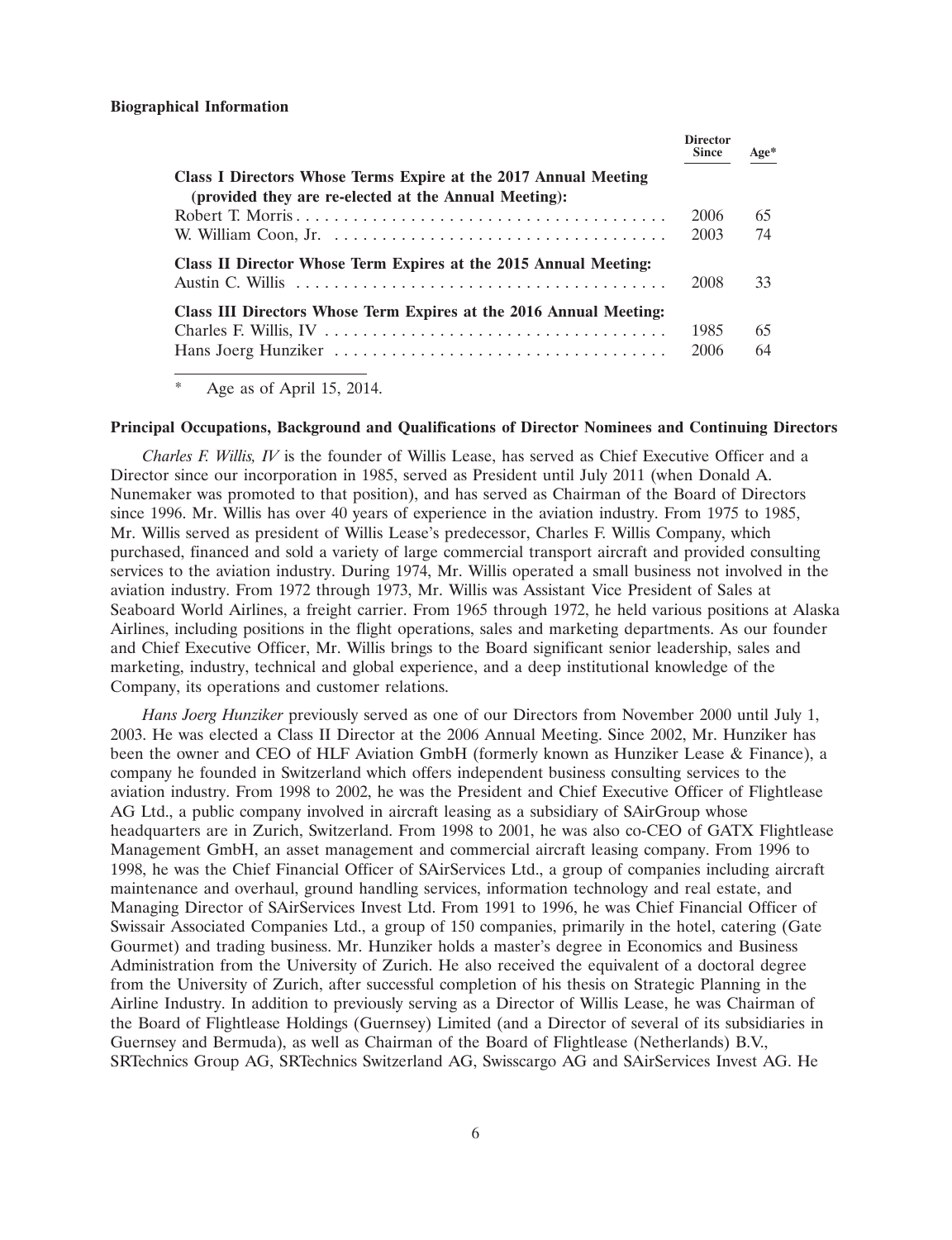was a member of the Board of Directors of Jetbird AG from 2006-2009, and was also previously a member of the Board of Directors of each of FlightTechnics LLC, Delaware, Swissport Brazil Ltd., Polygon Insurance Company Ltd. and Gotland Shipping AG. Mr. Hunziker brings to the Board a high level of financial sophistication, broad international exposure and significant experience in commercial aviation and the aviation equipment leasing industry.

*W. William Coon, Jr.* spent 34 years at GE Aircraft Engines (''GEAE''), a division of General Electric Company (NYSE:GE), where he served in numerous management positions. Prior to retiring from GEAE in 2000, Mr. Coon was General Manager for Small Commercial Aircraft Services. From 1984 to 1998 he served as Director of Product Support, where he was responsible for supplying global services to the company's regional airline customers. In addition to those executive positions, Mr. Coon was a Director of each of T Group America and Flight Technics from 2003 through 2007. Mr. Coon holds a Bachelor of Science Degree in Aeronautical Engineering from the University of Michigan and a Master of Business Administration from Xavier University. Mr. Coon brings to the Board a valuable technical literacy, knowledge of an important manufacturer and supplier of engines to the Company, and familiarity with the needs of the Company's commercial airline customer base.

*Robert T. Morris* is currently President of Robert Morris & Company, a company he founded in 1992. He joined Union Bank of California Leasing in 2004 to establish an innovative equipment leasing group, and served as its President through March 2007. Prior to joining Union Bank of California Leasing, he was a consultant to more than 25 commercial banks for their equipment leasing operations over a 12 year period. He has also worked for Bank of San Francisco, Bank of Montreal and GATX Leasing Corporation. Mr. Morris holds a master's degree from the American Graduate School of International Management and a Bachelor of Arts Degree from the University of Denver with majors in Economics, Political Science and History. Mr. Morris brings to the Board considerable expertise in the aviation equipment leasing industry with a focus on finance and risk evaluation.

*Austin C. Willis* was elected to the Board in December 2008. Mr. Willis was the founder of J.T. Power LLC, a privately held company engaged in the business of selling commercial jet turbine engine parts and leasing commercial aircraft. In 2013, the Company purchased certain assets and hired employees from J.T. Power, as part of our launching of Willis Aeronautical Services, Inc. Mr. Willis served as J.T. Power's president from its founding in 2004 until 2012, when day-to-day management as president of J.T. Power was transitioned to another individual with Mr. Willis continuing as Chief Executive Officer. This transition was implemented to facilitate Mr. Willis' enlistment in the U.S. armed forces in 2012. He has completed his basic training and is undergoing the selection process to determine his duties in the immediate future. The Board is fully supportive of Mr. Willis' decision to enter into military service and his efforts to continue fulfilling his duties as a member of the Board while undergoing his military training. In addition to his duties with J.T. Power and the U.S. armed forces, since 2006 Mr. Willis has also owned and served as Chief Executive Officer of Aviation Management LLC, an aviation consulting firm. Mr. Willis holds a bachelor's degree from the London School of Economics and Political Science, where he studied finance and industrial relations. He is the son of Charles F. Willis, IV. Mr. Willis brings to the Board familiarity with the aviation industry generally with a focus on the after-market disposition of the aircraft engines and parts which comprise the Company's engine portfolio.

## **PROPOSAL 1 ELECTION OF TWO CLASS I DIRECTORS**

Our Board is divided into three classes, each class having a three-year term that expires in successive years. At the 2014 Annual Meeting of Stockholders, two Directors will be elected in Class I, to serve a three-year term expiring at the 2017 Annual Meeting of Stockholders or until succeeded by another qualified Director who has been duly elected.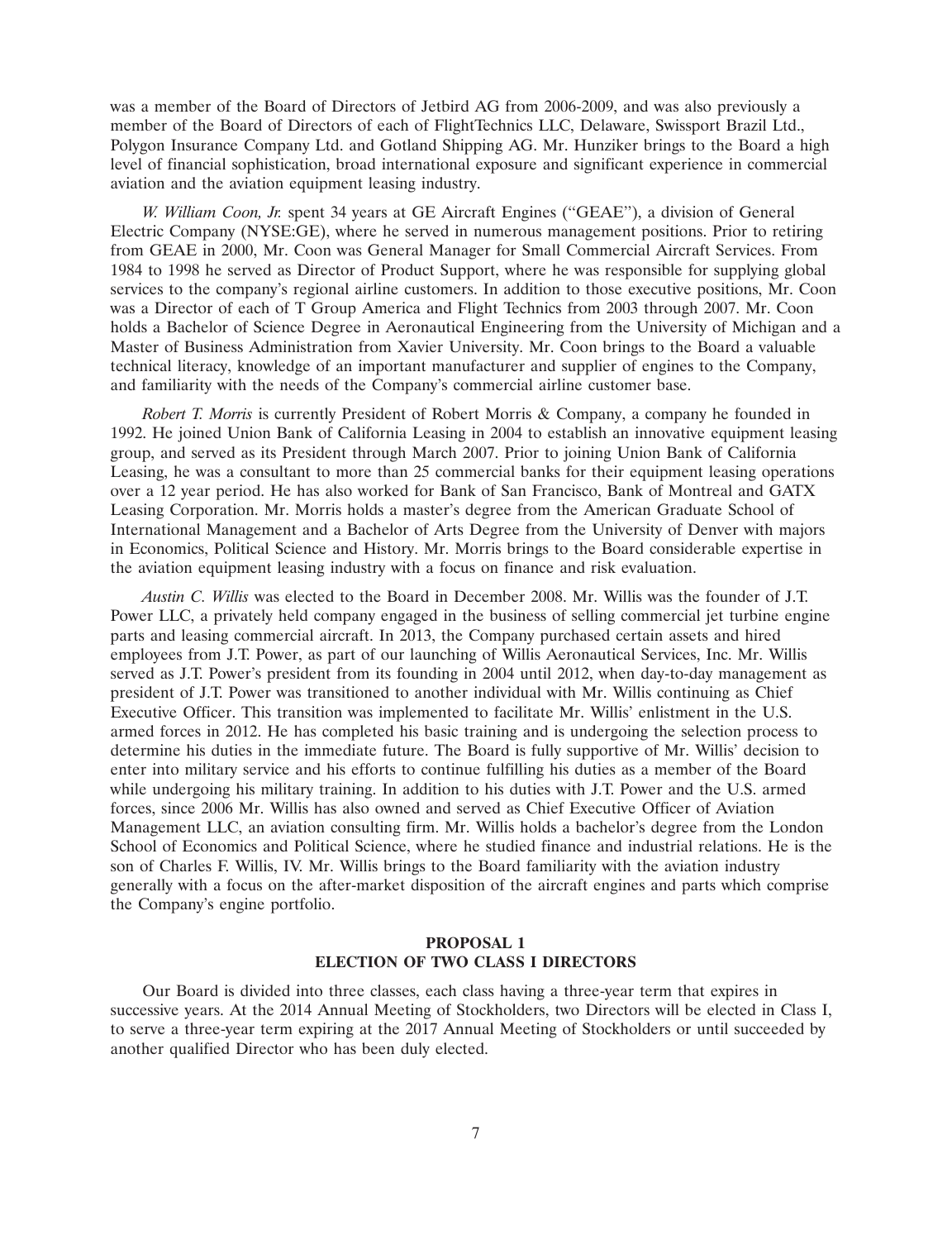The nominees for Director in Class I are Robert T. Morris and W. William Coon, Jr.

The proxy holders intend to vote all proxies received by them for the foregoing nominees, unless instructions to the contrary are marked on the proxy. In the event that any nominee is unable or declines to serve as a Director at the time of the 2014 Annual Meeting of Stockholders, the proxies will be voted for any nominee who shall be designated by the present Board to fill the vacancy. As of the date of this proxy statement, the Board is not aware of any nominee who is unable or will decline to serve as a Director.

## **THE BOARD OF DIRECTORS UNANIMOUSLY RECOMMENDS A VOTE ''FOR'' THE ELECTION OF THE NOMINEES AS CLASS I DIRECTORS.**

### **EXECUTIVE OFFICERS OF WILLIS LEASE FINANCE CORPORATION**

Our executive officers are as follows:

| Name                                            | Age* | <b>Positions and Offices</b>                                |
|-------------------------------------------------|------|-------------------------------------------------------------|
| Charles F. Willis, $IV^{**}$                    | 65   | Chief Executive Officer                                     |
| Donald A. Nunemaker                             | -66  | President                                                   |
| Bradley S. Forsyth  48                          |      | Senior Vice President and Chief<br><b>Financial Officer</b> |
| Dean M. Poulakidas $\dots \dots \dots \dots$ 45 |      | Senior Vice President, General<br>Counsel and Secretary     |
| Judith M. Webber $63$                           |      | Senior Vice President, Technical<br><b>Services</b>         |

Age as of April 15, 2014.

See business experience background under "Principal Occupations, Background and Qualifications of Director Nominees and Continuing Directors.''

*Donald A. Nunemaker* has been with us since July 1997 and currently serves as our President. Prior to his appointment as President, he served as General Manager—Leasing until July 2011, as Chief Operating Officer until September of 2006, and prior to that as Chief Administrative Officer until March 2001. Mr. Nunemaker also served on our Board of Directors from June to November 2000. Mr. Nunemaker is responsible for managing our day-to-day operation and has been extensively involved in the equipment leasing industry since 1973. From 1995 to 1996, Mr. Nunemaker was President and CEO of LeasePartners, Inc., a leasing company based in Burlingame, California, which was acquired in 1996 by Newcourt Credit Group. From 1990 to 1994, Mr. Nunemaker was Executive Vice President of Concord Asset Management, Inc., an aircraft and computer leasing subsidiary of Concord Leasing, Inc., which was owned by the HSBC Group. Before joining Concord in 1990, Mr. Nunemaker was President and CEO of Banc One Leasing Corporation of New Jersey. Prior to that he spent thirteen years with Chase Manhattan Leasing Company in a variety of senior line and staff positions. Mr. Nunemaker has a Master of Business Administration degree from Indiana University.

*Bradley S. Forsyth,* who currently serves as our Senior Vice President and Chief Financial Officer, joined us in January 2007, bringing more than 14 years of experience in the finance and aviation industries. Mr. Forsyth is responsible for the capital markets, finance, treasury, accounting, risk management and systems functions of the Company. Prior to joining Willis Lease from 1994 to 2006, he served as Vice President of Finance for Standard Aero, an international aviation maintenance, repair and overhaul services provider, providing financial management support to nine business units with \$800 million in annual sales. Prior to that, he was with PriceWaterhouse (now PricewaterhouseCoopers) practicing in their audit and tax departments. He is a Chartered Accountant and graduated from the University of Manitoba with a Bachelor of Commerce degree.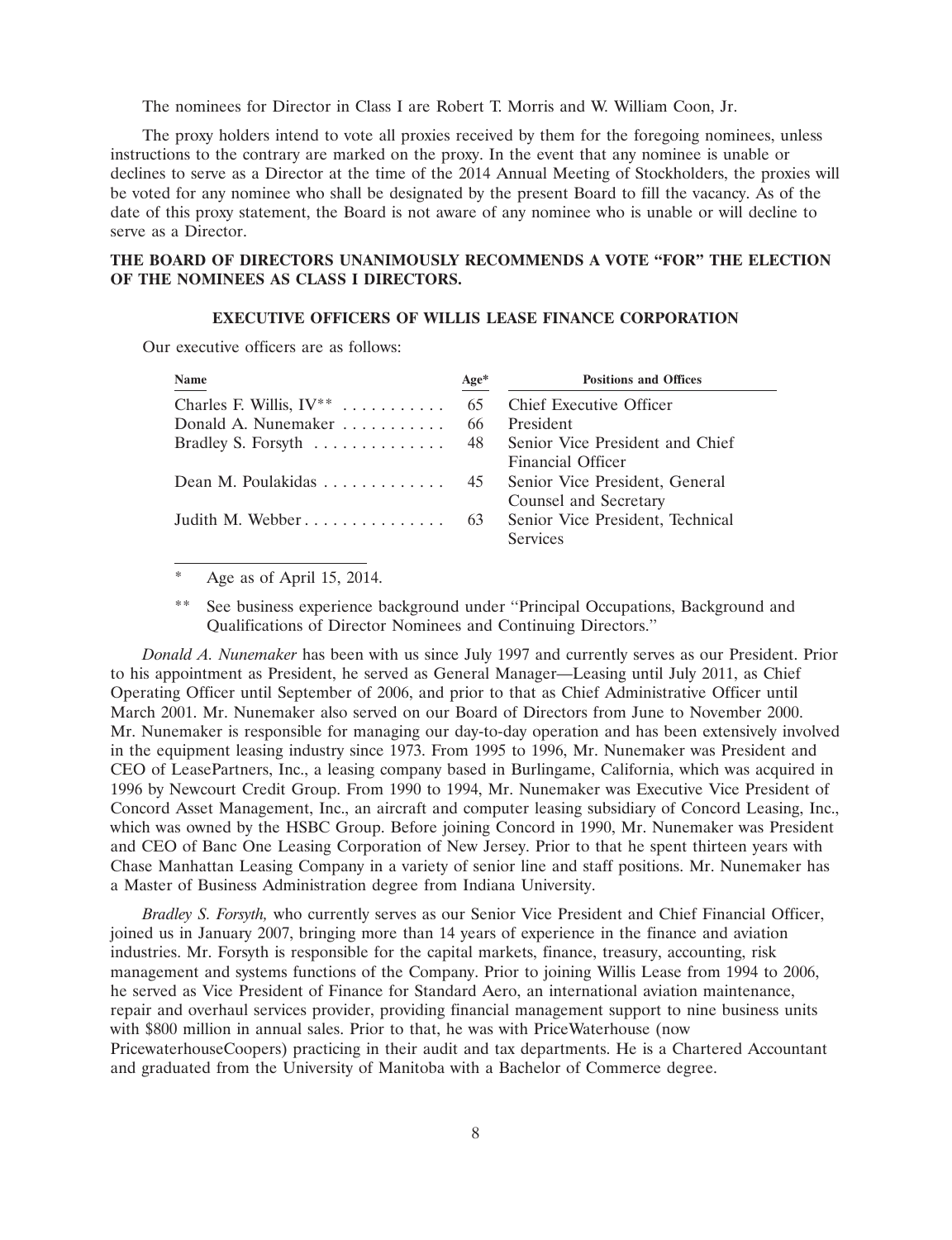*Dean M. Poulakidas* joined Willis Lease in September 2011 and currently serves as our Senior Vice President, General Counsel and Secretary. Prior to his appointment as General Counsel, he served as Senior Counsel until March 31, 2013. Formerly, Mr. Poulakidas was Vice President and Corporate Counsel with International Lease Finance Corporation (ILFC), where he managed a wide variety of aviation transactions working with airlines, manufacturers, purchasers, financiers, service providers and aviation authorities in many jurisdictions. Prior to ILFC, he was a corporate attorney at Pillsbury Madison & Sutro, where his transactional experience included international and domestic joint ventures, mergers and acquisitions. Mr. Poulakidas earned his undergraduate degree from the University of California at Los Angeles, his masters from Columbia University and his law degree from the University of California's Hastings College of Law in San Francisco.

*Judith M. Webber*, our Senior Vice President, Technical Services, has been with us since 1996. Immediately prior to joining us, she was Powerplant Technical Services Manager at Hawaiian Airlines for 9 years. Ms. Webber also worked for a number of years in the Canadian high arctic and northern Canada. Additionally Ms. Webber spent time working in the Caribbean as Chief Engineer for a local airline and also served for 2 years as an Airworthiness Inspector for Transport Canada. Ms. Webber currently has more than 46 years' experience in aircraft and engine maintenance, ranging from widebody aircraft and engines to small turbo props. She holds an FAA Airframe and Powerplant certificate and previously held both Transport Canada and British CAA Aircraft Maintenance Engineer licenses. Ms. Webber started her aviation career by serving as an Aircraft Propulsion Technician in the Royal Air Force.

## **SECURITY OWNERSHIP OF CERTAIN BENEFICIAL OWNERS AND MANAGEMENT**

The following table sets forth information regarding the beneficial ownership of our common stock as of April 15, 2014 by: (i) each person who is known to us to own beneficially more than five percent of the outstanding shares of our common stock; (ii) each Director; (iii) each officer (including a former officer) listed in the Summary Compensation Table; and (iv) all Directors and Executive Officers (including a former officer) as a group. Unless specified below, the mailing address for each individual, officer or director is c/o Willis Lease Finance Corporation, 773 San Marin Drive, Suite 2215, Novato, CA 94998.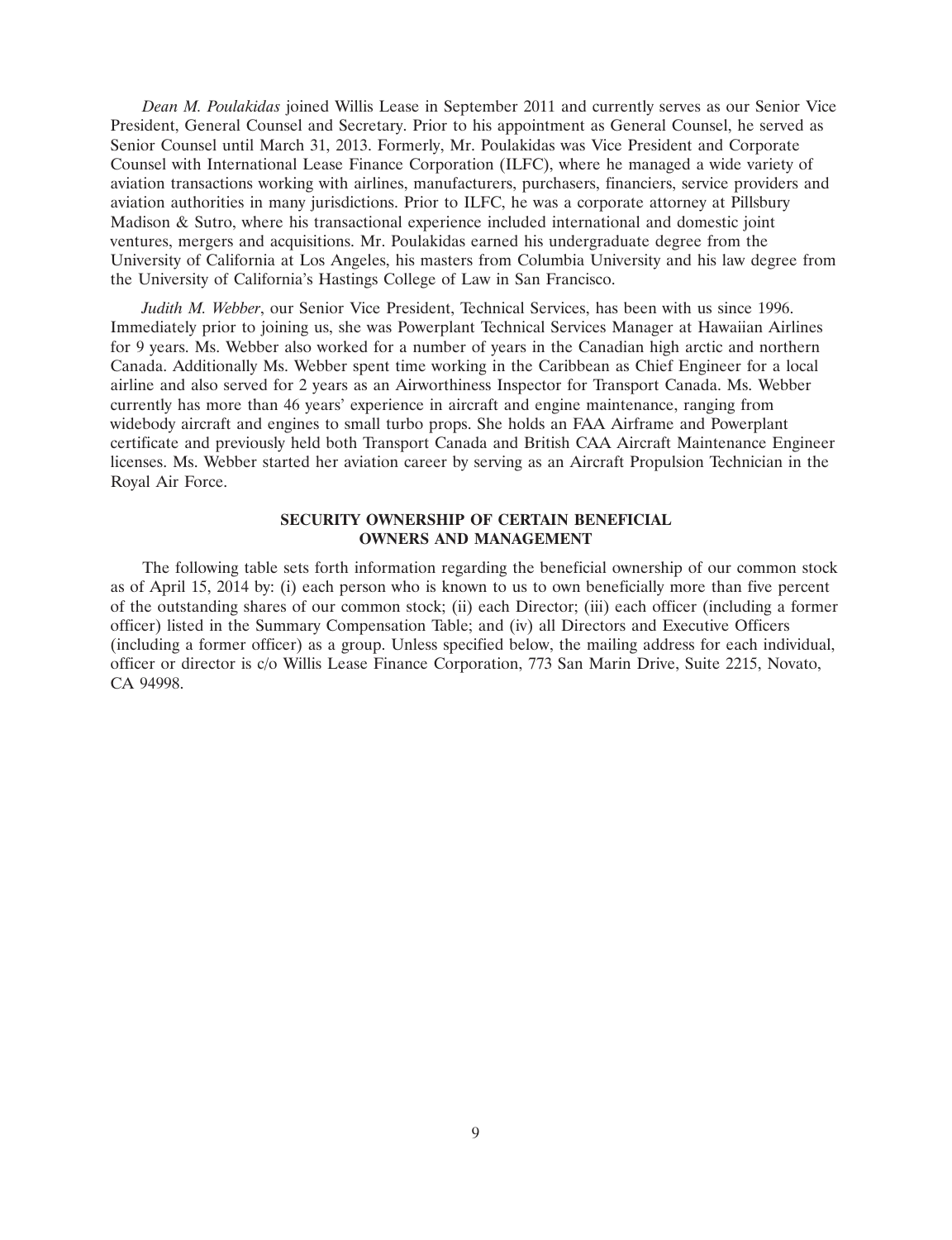As of April 15, 2014, we had 8,431,708 shares of common stock, \$0.01 par value, issued and outstanding.

|                                                              | Common Stock(1)            |                        |  |
|--------------------------------------------------------------|----------------------------|------------------------|--|
| Name and Address of Beneficial Owner                         | Number of<br><b>Shares</b> | Percentage<br>of Class |  |
|                                                              | 2,785,071(2)               | 32.84%                 |  |
|                                                              | 110,715                    | $1.31\%$               |  |
|                                                              | 101,468                    | $1.20\%$               |  |
|                                                              | 63,536                     | *                      |  |
| Judith M. Webber                                             | 57,410                     | $\ast$                 |  |
|                                                              | 21,761                     | *                      |  |
|                                                              | 10,233                     | $\ast$                 |  |
|                                                              | 7.957                      | *                      |  |
|                                                              | 7.852                      | $\ast$                 |  |
|                                                              | $\left( \right)$           | $\ast$                 |  |
| All Directors and Executive Officers as a group (10 persons) | 3,166,003                  | 37.36%                 |  |
| Dimensional Fund Advisors Inc.                               | 751,059(3)                 | $8.91\%$               |  |
|                                                              | 747,030(4)                 | 8.86%                  |  |

Less than one percent of our outstanding common stock.

- (1) Except as indicated in the footnotes to this table, the stockholders named in the table are known to us to have sole voting and investment power with respect to all shares of common stock shown as beneficially owned by them, subject to community property laws where applicable. The number of shares beneficially owned includes common stock of which such individual has the right to acquire beneficial ownership either currently or within 60 days after April 15, 2014, including, but not limited to, upon the exercise of an option.
- (2) Includes 2,134,148 shares held by CFW Partners, L.P., a California limited partnership, of which Charles F. Willis, IV, holds a one percent (1%) interest as sole general partner and an eighty percent (80%) interest as a limited partner. A trust for the benefit of Austin C. Willis holds the remaining nineteen percent (19%) interest as a limited partner. Also includes (i) 4,938 shares held in a joint tenancy account with a family member of Mr. Willis who does not live in the same household; (ii) 6,338 shares held under an account in the name of Charles F. Willis, V for which Mr. Willis is the custodian; (iii) 1,176 shares held under an account in the name of Charlotte Montresor Willis; (iv) 824 shares held under an account in the name of Courtney Brown C/T Justin Young Brown UTMA; and (v) 637,647 shares held by Mr. Willis in his individual capacity, which include (x) 140,000 shares pledged and (y) 49,000 options to purchase shares at an exercise price of \$9.20.
- (3) Based on Schedule 13G filed by Dimensional Fund Advisors LP with the Securities and Exchange Commission on February 10, 2014. Dimensional Fund Advisors LP mailing address is Palisades West, Building One, 6300 Bee Cave Rd., Austin, TX 78746.
- (4) Based on Schedule 13G filed by Rutabaga Capital Management with the Securities and Exchange Commission on February 7, 2014. Rutabaga Capital Management mailing address is 64 Broad Street, 3rd Floor, Boston, MA 02109.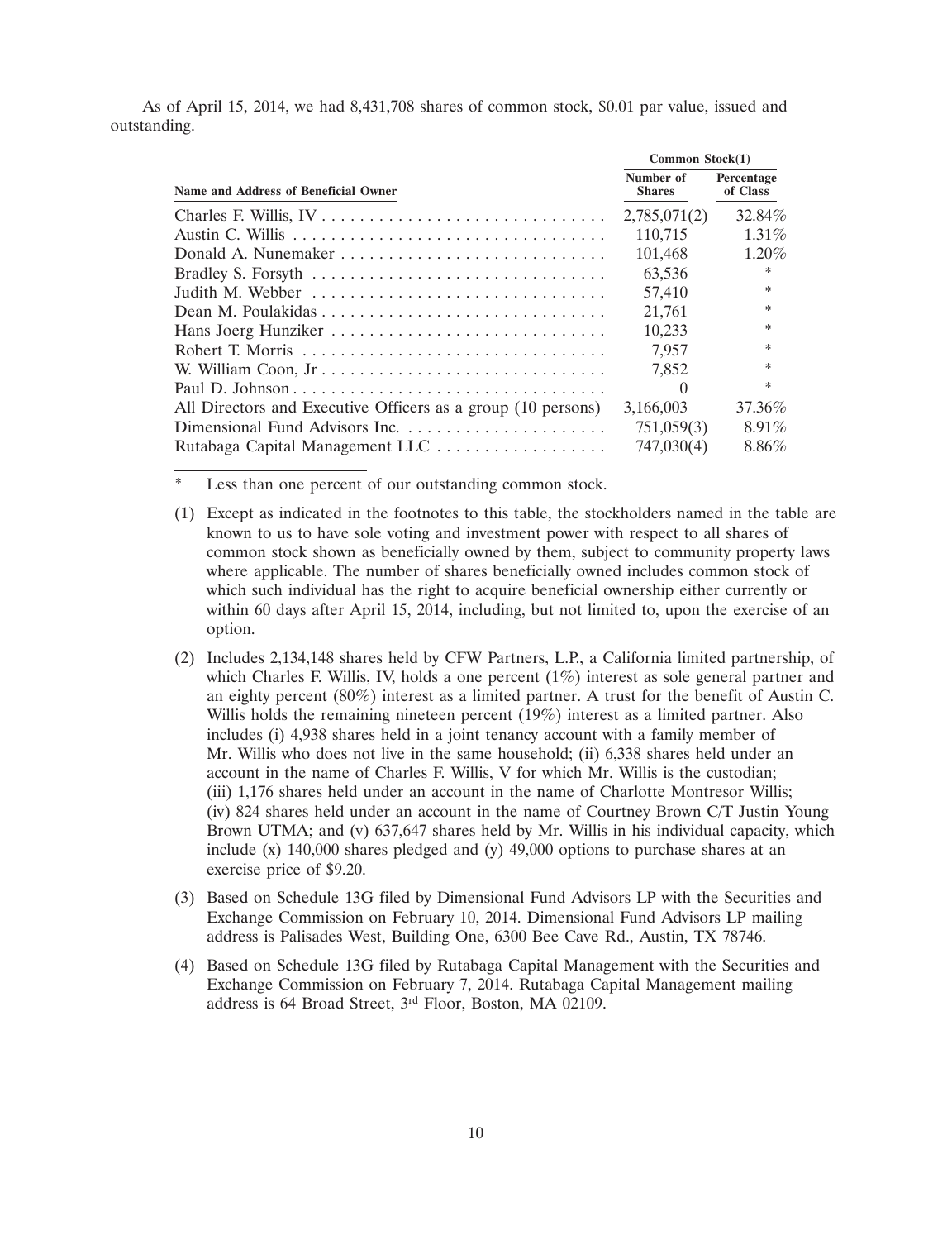#### **SECTION 16(a) BENEFICIAL OWNERSHIP REPORTING COMPLIANCE**

Section 16(a) of the Securities Exchange Act of 1934, as amended, requires our Directors and executive officers, and persons who own more than ten percent of a registered class of our equity securities, to file with the Securities and Exchange Commission initial reports of ownership and reports of changes in ownership of common stock and our other equity securities. Directors, executive officers and holders of more than ten percent of our common stock are required by Securities and Exchange Commission regulation to furnish us with copies of all Section 16(a) reports they file.

Based upon review of the copies of such reports furnished to us and written representations from our officers and Directors for the fiscal year ended December 31, 2013, we believe that during the fiscal year ended December 31, 2013 and through April 15, 2014, that the following executive officers filed the following late reports: Mr. Willis—seven late reports (three reports with respect to three 2013 transactions and four reports with respect to six 2012 transactions); Mr. Nunemaker—fourteen late reports (twelve reports with respect to thirty-six 2013 transactions and two reports with respect to sixteen 2012 transactions); Mr. Forsyth—seven late reports with respect to ten 2013 transactions; Mr. Poulakidas—one late report with respect to one 2013 transaction; Ms. Webber—two late reports with respect to two 2013 transactions; Mr. Johnson—one late report with respect to one 2013 transaction; and Mr. Thomas Nord, our former General Counsel—one late report with respect to one 2013 transaction

In March 2014, the staff of the Securities and Exchange Commission (''SEC''), the Company and three of its current executive officers (Messrs. Willis, Forsyth, and Nunemaker) entered into an agreement in principle to settle an administrative proceeding alleging that in certain instances they had failed to timely file public reports of the officers' stock ownership. The officers had the understanding that the reports were being timely filed by its legal department, and the Company has since hired a new General Counsel and taken remedial steps to ensure ongoing compliance with filing deadlines. The Company understands that this is part of a broad SEC review of purportedly late filings by multiple public companies and certain of their officers and directors. The Company agreed to pay a civil penalty of \$150,000, and the individuals have agreed to pay \$75,500, \$25,000, and \$25,000, respectively, all without admitting or denying the allegations. The settlements are subject to approval by the SEC. The Company does not expect this matter to materially impact its business or operations.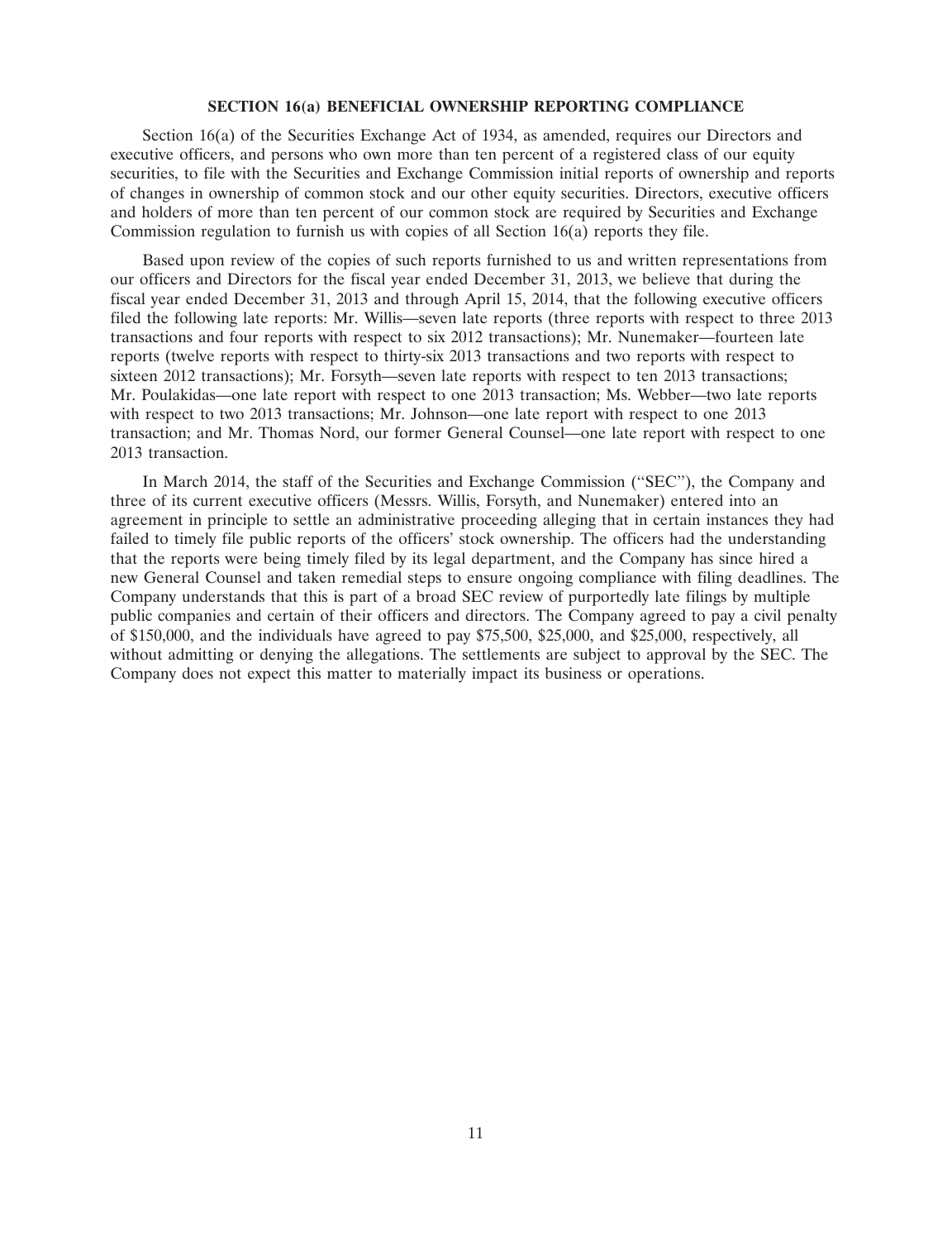## **COMPENSATION OF EXECUTIVE OFFICERS COMPENSATION DISCUSSION AND ANALYSIS**

This Compensation Discussion and Analysis describes the material elements of our compensation program for Named Executive Officers. The Compensation Committee of the Board of Directors (the ''Compensation Committee'') oversees the design and administration of our executive compensation programs. The Compensation Committee is comprised of three independent Directors: Hans Joerg Hunziker (Chair), W. William Coon, Jr., and Robert T. Morris. The Compensation Committee meets formally twice per year, and more often if needed. Each meeting includes an executive session with no member of management present. The Compensation Committee's charter is available on the Company's web site *(www.willislease.com)*.

## **2013 Performance Overview**

The Company took a variety of steps in expanding and developing its business and positioning the Company for future growth. The Company performed well in 2013, significantly increasing profitability from 2012, and executing on a number of strategies to capitalize on future growth opportunities. Set forth below are some of our more notable accomplishments for 2013:

- Grew the lease portfolio to \$1.03 billion, an increase of 7.4% from last year
- Increased the size of the engine lease portfolio of the Willis Mitsui joint venture by more than \$100 million
- Launched Willis Aeronautical Services, Inc. to provide end-of-life solutions for aviation materials and services related to aircraft engines
- Integrated the assets and personnel of J.T. Power into the newly formed Willis Aeronautical Services, Inc.
- Increased our portfolio utilization to 86% by year-end as compared to an average 83% for 2012
- Expanded the Company's revolving credit facility to \$450 million to support growth in the lease portfolio
- Following the sale of aircraft and engines to Hawaii Island Air, the Company booked a \$1.9 million profit in the third quarter bringing the Company's long-term investment in these assets to a successful conclusion
- Increased the Company's share price more than 21% in the year ending December 31, 2013 and at an annualized rate of over 13% per year over the past five years ending December 31, 2013.

2013 was a positive year for the Company in that both its portfolio size and utilization increased compared to the prior year. The Company, together with its joint venture with Mitsui  $\&$  Co., Ltd., Willis Mitsui & Co Engine Support Limited, also closed the largest sale-leaseback transaction in its history, purchasing nineteen spare engines of varied model types, all on long-term leases with Scandinavian Airlines. The Company also continued to help grow Willis Mitsui & Co Engine Support Limited to more than \$239 million of assets by March 2014. Additionally, the Company purchased certain assets and hired the employees of J.T. Power, in launching the Company's wholly-owned subsidiary, Willis Aeronautical Services, Inc., which will focus on after-market solutions to the Company's and third party assets.

### **Results from Our Shareholder Advisory Vote**

The Compensation Committee carefully considers feedback from the Company's stockholders regarding the Company's executive compensation program, including the results of the stockholders' advisory vote on executive compensation at the 2011 annual meeting which was approved by more than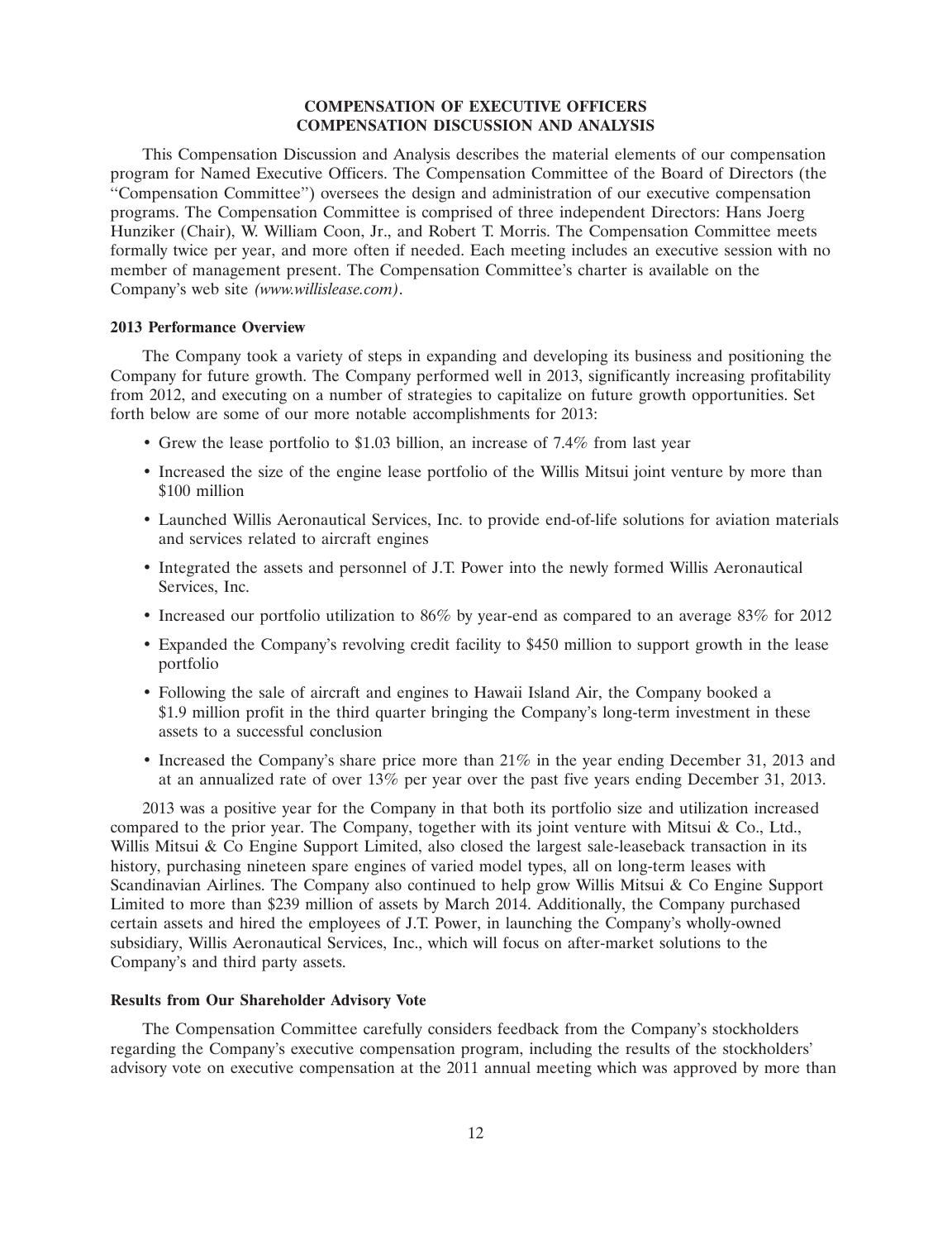99% of the votes cast. In accordance with the preference which received the most votes cast among the alternatives regarding the frequency of future advisory votes on executive compensation, the Board decided that future advisory votes on executive compensation would be submitted to stockholders every three years. Accordingly, Proposal 2 of this proxy statement sets forth the advisory vote on executive compensation. Stockholders will next have an advisory vote on executive compensation as well as a vote on the preferred frequency of future advisory votes on executive compensation at the 2017 annual meeting of stockholders. Stockholders are invited to express their views to the Board regarding executive compensation as well as other matters as described in this proxy statement under the heading ''Communications with the Board''.

## **Compensation Philosophy and Objectives**

The objectives of our compensation programs are to attract and retain high performing executives, to provide a substantial link between the company's performance and executive pay, and to provide stockholders with a superior rate of return. It is the Compensation Committee's philosophy to link the Named Executive Officers' compensation to corporate performance. The individual elements of compensation are areas addressed differently. Base salaries should be sufficiently competitive to attract and retain highly capable executives; annual incentive bonuses are intended to reward meeting budgeted earnings and other established goals each year; long-term incentives, now primarily in the form of grants of restricted stock, are intended to align executive and stockholder interest, reward long term growth of revenues and earnings, and provide an incentive for key executives to stay with the organization over the long term.

The charts below show that a significant portion of our CEO's and nearly half of our other Named Executive Officers' (''NEOs'') target total direct compensation (salary, annual cash incentives, and long-term equity awards) is variable or "at-risk" or focused on long-term results. "At-risk" pay is tied to the achievement of corporate and individual performance or share price performance.

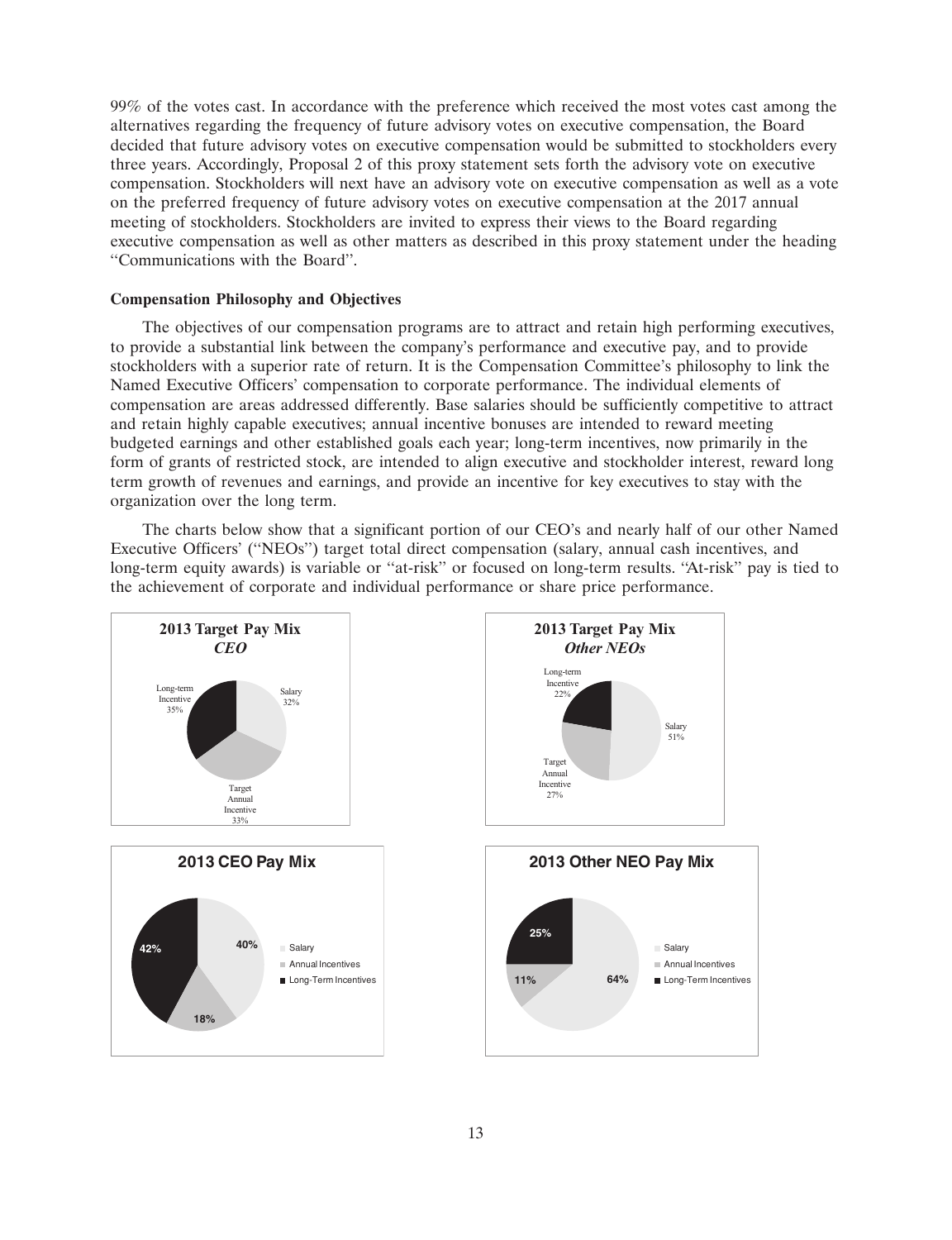#### **Compensation Committee Process for Establishing Pay**

The Compensation Committee retains compensation consultants from time to time to evaluate executive compensation levels and advise on specific programs. Those compensation consultants report directly to the Compensation Committee. During 2013, the Compensation Committee retained Smith Compensation Consulting to advise on various compensation issues. For 2014, the Compensation Committee retained Pearl Meyer & Partners (''Pearl Meyer'') to advise on various compensation issues. Pearl Meyer has provided the Compensation Committee information regarding its independence as an advisor, including the fact that it has no other contract or business relationship with Willis Lease, and the Compensation Committee took that information into account in concluding that there was no conflict of interest within the meaning of Section 10C-1 of the Securities Exchange Act of 1934 affecting Pearl Meyer's independence.

The base salary, annual incentive compensation and long-term incentive compensation of the Named Executive Officers are determined in part by the Compensation Committee reviewing data on prevailing compensation practices of comparable companies with whom we compete for executive talent and evaluating such information in connection with our corporate goals and compensation practices. The Compensation Committee considers various sources of data when determining executive compensation levels, including compensation data from a sampling of public companies and public compensation surveys.

However, it is difficult to determine a precise peer group of publicly-held companies because the vast majority of the Company's direct competitors are business units within much larger corporations, such as General Electric, United Technologies and Bank of Tokyo Mitsubishi, such that the heads of the leasing divisions do not appear in proxy statements as Named Executive Officers. Therefore, the Compensation Committee makes its decisions based primarily on its understanding of compensation practices in the aviation services and leasing markets, generally, and for companies of comparable size. With the help of its prior compensation consultant, Smith Compensation Consulting, the Company previously developed information on executive pay practices in (i) public financial services and leasing companies and (ii) other public companies that are generally representative of the market in which the Company competes for talent. For fiscal year 2013, the sample of companies consisted of the following companies:

| AeroVironment       | Frozen Food Express Industries | McGrath Rentcorp                     |
|---------------------|--------------------------------|--------------------------------------|
| Air Lease           | <b>GATX</b>                    | Macquarie Infrastructure Company LLC |
| Aircastle           | Genco Shipping & Trading       | Mobile Mini                          |
| Astronics           | General Maritime               | <b>SIFCO</b> Industries              |
| CAI International   | Great Lakes Aviation, Ltd      | TAL International Group              |
| Credit Acceptance   | <b>HFF</b>                     | <b>TBS</b> International             |
| Eagle Bulk Shipping | International Shipholding      | US 1 Industries                      |
| Electro Rent        | LMI Aerospace                  |                                      |
| Fly Leasing         | Marlin Business Services       |                                      |

In selecting the public companies for inclusion in the sample, the following factors were considered: industry, geographic location, net revenues, market capitalization, and whether the company may compete against us for executive talent. For fiscal year 2012, these companies ranged in annual revenue from approximately \$56 million to \$1.42 billion (median of \$282 million) and market capitalization from less than \$1 million to \$2.8 billion (median of \$444 million).

Our general guideline is to provide a total compensation opportunity that is reasonable. The Compensation Committee does not seek to specifically benchmark compensation based upon the sample companies reviewed nor does the Compensation Committee employ any other formulaic process in making compensation decisions. Rather the Compensation Committee uses its subjective judgment based upon a review of all information, including an annual review for each officer of his or her level of responsibility, contributions to our financial results and our overall performance. The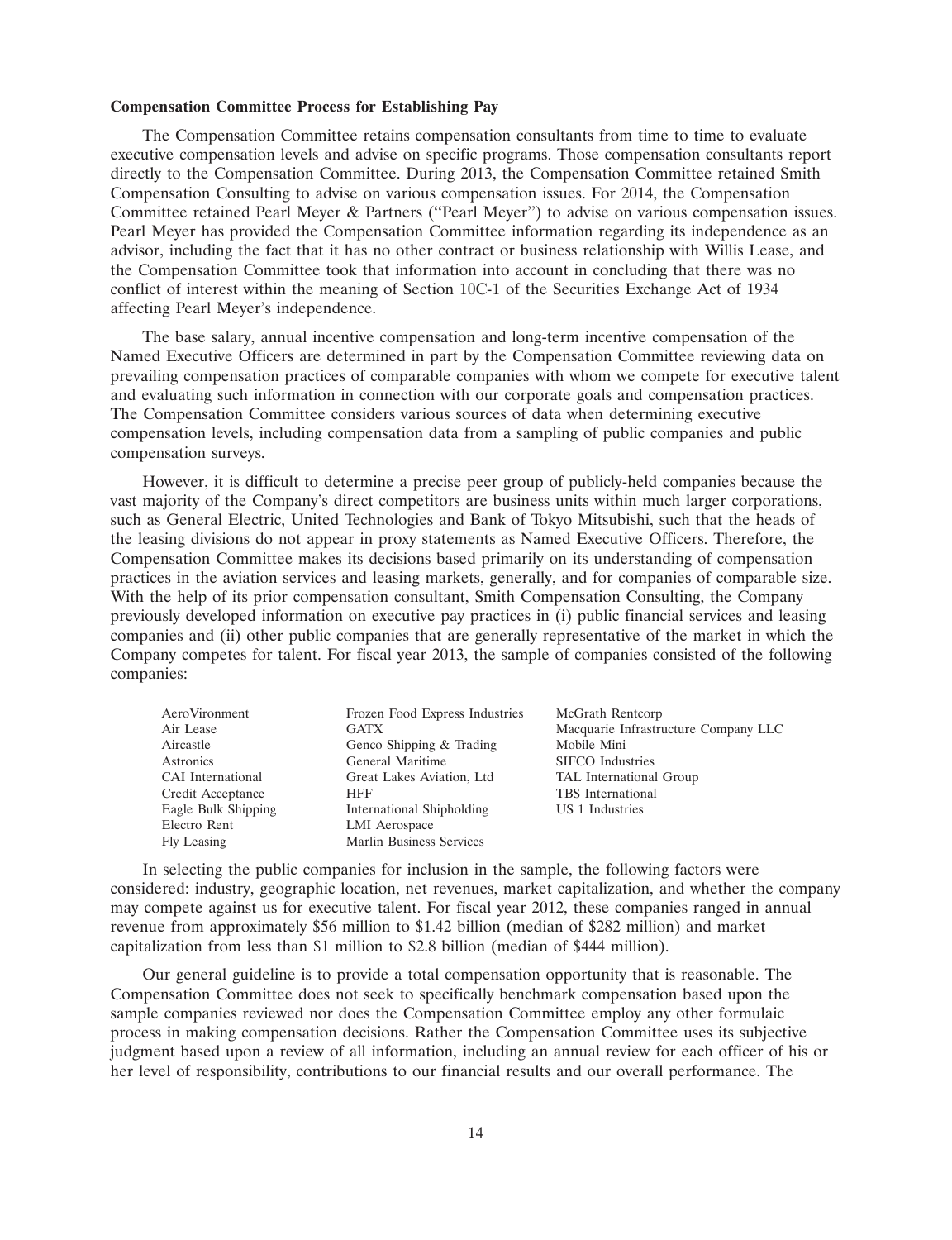Compensation Committee makes a generalized assessment of these factors and this information is not weighted in any specific manner. Actual compensation packages may vary based on the Compensation Committee's and Mr. Willis' subjective evaluation of each executive's performance and potential as well as the Company's overall financial position and performance.

#### **Governance of Compensation Programs**

Our Chief Executive Officer, in conjunction with human resources, develops recommended annual salaries, incentive targets and long-term incentive compensation for the Named Executive Officers. After reviewing the survey and peer group information described above under ''Compensation Philosophy and Objectives'' and the market information provided by the Compensation Committee's outside consultant, the Compensation Committee determines in its subjective judgment the annual salaries, incentive targets and long-term incentive compensation for the Named Executive Officers.

#### **Elements of Compensation**

Each element of compensation has a different purpose, although in combination they are intended to make sure that Willis Lease has a competitive compensation package that attracts top talent and provides incentives that encourage a high level of short- and long-term performance for the benefit of stockholders. The Compensation Committee looks at these elements both individually (to ensure that each element is achieving its objective) and collectively (to ensure that the total compensation package is competitive). Components of the total executive compensation package, the details of which are discussed below, generally include (i) base salary, (ii) annual incentive compensation in the form of cash bonuses, (iii) long-term incentive compensation in the form of restricted stock, (iv) participation in the Company's employee stock purchase plan and other employee benefit plans and programs, and (v) in some cases, severance payments to be made upon an employment termination or change of control of the Company.

The Compensation Committee's subjective determinations for 2013 compensation took special note of Named Executive Officers' contribution to the transactions and other strategic initiatives set forth in the ''2013 Performance Overview'' above.

**Base Salary:** Each officer's base salary is set on the basis of the Compensation Committee's assessment of salary levels in effect for comparable positions in the labor market, the officer's personal performance, and considerations of any special internal responsibilities. Specifically, as the Company is different in some respects from the other industrial and financial companies in the survey samples, and as to some degree responsibilities of the Company's executive officers differ from those in typical companies, the Compensation Committee gives some consideration to internal responsibilities when determining salaries. The weight given to these various factors may vary from individual to individual.

Base salaries are reviewed annually each year after updated peer company salary information becomes available, and adjustments are made in accordance with the factors described above. Base salary increases depend in part on market competitiveness, time in position, individual performance and growth during the year, and expected future performance. For 2013, Mr. Willis received increases to his annual salary to reflect his ongoing excellent performance and efforts in furtherance of certain key transactions undertaken by the Company during 2013 with a view towards placing the Company in an improved strategic position in the coming years. Mr. Poulakidas' salary was increased upon his assumption of the General Counsel role and responsibilities. No other executive officer's salary was increased.

**Annual Incentive Compensation:** Target bonus percentages for each of the Named Executive Officers started with the target bonus percentage set forth in their respective employment agreements, which percentages were determined in part by compensation negotiations at hire and in part by evaluating target incentive levels in the prevailing market. (See ''Compensation Philosophy and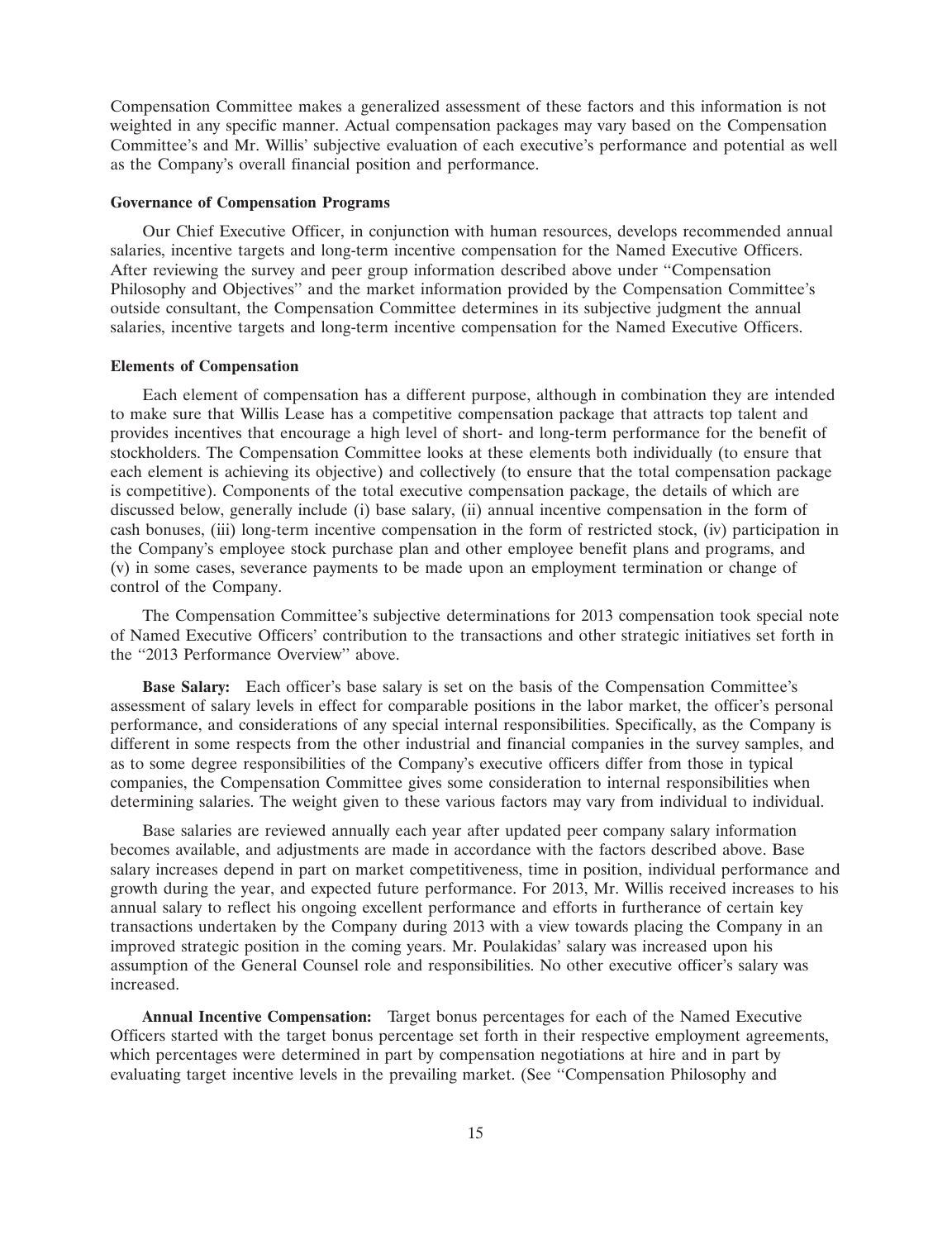Objectives''.) The employment agreement for Messrs. Willis, Forsyth, and Poulakidas provide for target bonus percentages of 100%, 60%, and 50%, respectively. Mr. Nunemaker's target bonus percentage has fluctuated over the course of his employment with the Company depending on his position at the time. It is currently 75% based on his promotion to President in July 2011. Ms. Webber's target bonus percentage is 30%. No bonus was considered for Mr. Johnson since his employment terminated before the end of the year.

The Company established a company-wide bonus plan for 2013 based on an aggressive overall return on equity goal. The 2013 bonus pool was to be determined based on return on equity and then 50% of such pool was to be allocated in proportion to target bonuses and the other 50% of the pool was to be allocated based on individual contributions. No bonuses became payable under the plan for 2013 since the plan's threshold pre-tax return on equity of 12.7% was not achieved.

Because of the performance of the Company as reflected above, the Compensation Committee determined to provide bonuses for the 2013 year based on their subjective judgment after receiving input regarding executive performance and recommendations from the Chief Executive Officer with respect to executives other than the Chief Executive Officer. Based upon the Chief Executive Officer's recommendations and other reports from management about each such individual's contribution to the Company's performance during 2013, the Compensation Committee made the ultimate determination in their subjective judgment as to the recipients and the amounts of such annual incentive bonuses. The Compensation Committee considered numerous quantitative and qualitative factors in a subjective manner, including:

- General economic and marketplace conditions,
- Long-term strategy development and other specific accomplishments that are important to the long-term health of the Company, including the SAS sale-leaseback transaction and the launching of Willis Aeronautical Services, Inc.,
- Innovation in the products and services that the Company can offer its customers,
- Maintenance and development of customer and vendor relationships,
- Future company leader development, and
- Effectiveness of the executive team as a group.

Historically, bonus payments have been moderate as a percent of salary. Since 2010, no current Named Executive Officer has received a bonus which was more than 100% of salary in any given year, and annual incentives or bonuses have averaged approximately 30% of salary for the Named Executive Officers overall.

**Long-term Incentive Compensation:** To reward executives for the long-term growth in the value of the Company's shares, the Compensation Committee also makes annual long-term incentive grants. Grants of restricted stock awarded to officers, including all Named Executive Officers, are based primarily on competitive grant practices as determined by the Compensation Committee. Also, as explained above, each element of compensation is determined separately and therefore other forms of compensation paid to the Named Executive Officers do not directly influence the amount of long-term incentive compensation that the Company awards.

The 2007 Incentive Plan, approved by the stockholders, provides the flexibility to grant a variety of types of equity awards to provide long-term incentives to employees rather than being limited to options as the prior plan required. In conjunction with the approval of the new incentive plan, the Compensation Committee shifted its primary type of long-term incentive grants from options to restricted stock. The Compensation Committee, after consulting with its compensation consultants, has determined that restricted stock is the best vehicle for long-term executive incentives, instead of the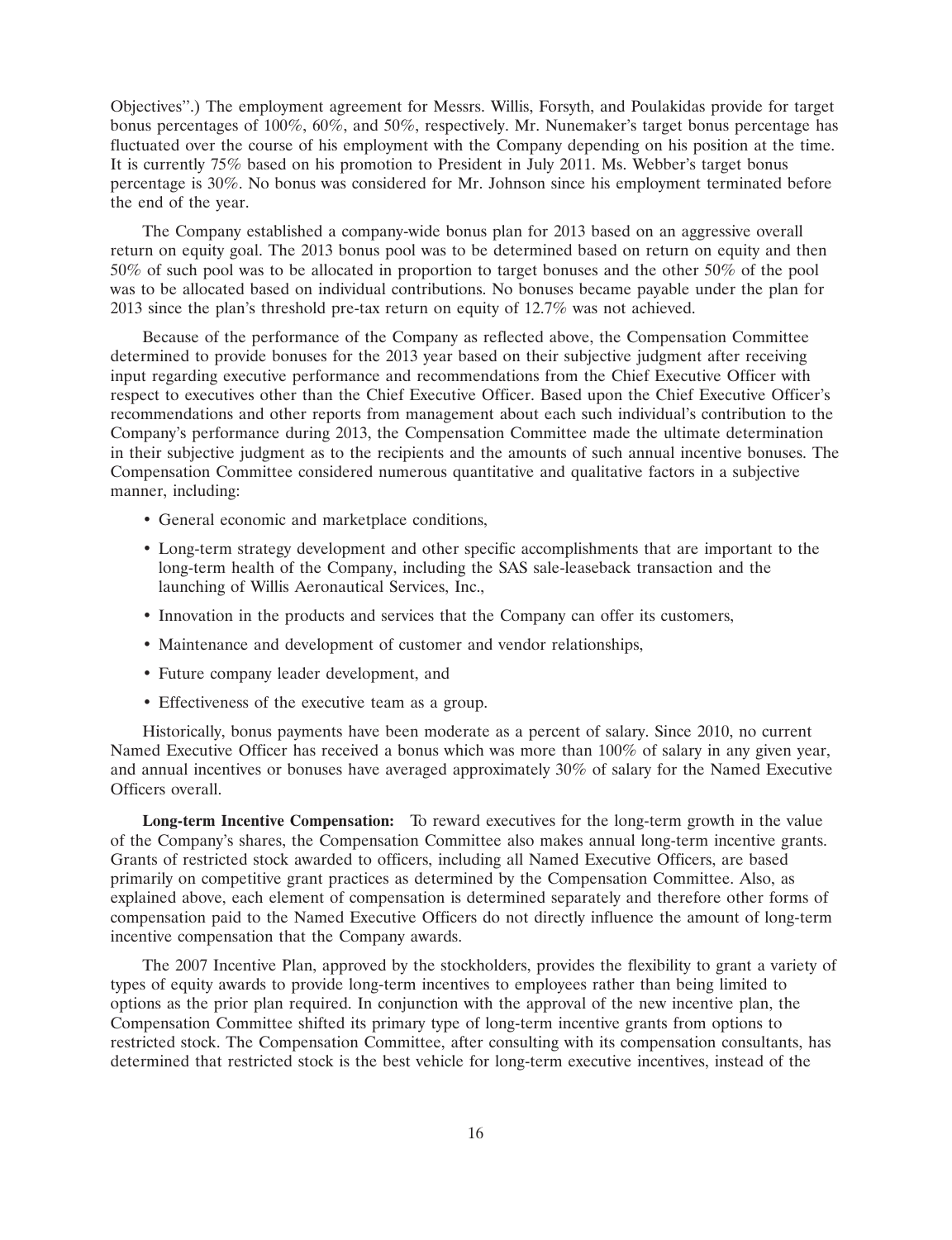stock options previously granted. In the Compensation Committee's judgment, restricted stock reduces the dilution of stockholders' interest by providing similar value with estimated only  $\frac{1}{3}$  of the number of shares as would be involved in an option grant. The introduction of the requirement to expense option awards for financial statement reporting purposes also makes restricted stock more attractive in both an absolute dollar sense and simplicity in calculating the accounting expense of the grants. The Compensation Committee also believes that restricted stock has a stronger retention value than do options which can expire without providing any incentive benefit. The current expectation is that restricted stock awards will be the primary form of long-term incentives for our executives.

The Compensation Committee begins its analysis of the value of long-term incentive grants of restricted stock to an executive by applying a multiplier of one to that executive's base salary. The Compensation Committee and Mr. Willis then make a subjective overall assessment with respect to the executives (other than Mr. Willis) to determine the appropriate size of restricted stock grants to such executives. The Compensation Committee made a similar subjective assessment with respect to Mr. Willis to determine the appropriate size of his restricted stock grants.

**Employee Stock Purchase Plan:** With the exception of the CEO, whose ownership level precludes his participation under IRS regulations, our Named Executive Officers, as well as all other eligible employees, may purchase Company shares at a discount under the Employee Stock Purchase Plan.

Under the 1996 Employee Stock Purchase Plan (as amended, the ''ESPP'') 250,000 shares of common stock have been reserved for issuance. Participants may purchase not more than 1,000 shares or \$25,000 of common stock in any one calendar year. Each January 31 and July 31, shares of common stock are purchased with the employees' payroll deductions from the immediately preceding six months at a price per share of 85% of the lesser of the market price of the common stock on the purchase date or the market price of the common stock on the date of entry into an offering period.

## **Executive Stock Ownership**

While the Company promotes share ownership by its executives, and encourages them to acquire shares through the ESPP (in which all eligible executives may participate) and long-term stock incentives in the form of restricted stock, there are currently no specific guidelines for executive stock ownership or requirement for them to hold shares. Including restricted stock awards, the ownership levels of the Named Executive Officers generally significantly exceed the typical ownership guidelines established in the marketplace. For example, our Chairman and Chief Executive Officer, Charles Willis, directly owns stock worth more than 10 times his salary, well in excess of typical market guidelines.

### **Employment Agreements and Severance Payments**

Employment agreements have been entered into with Messrs. Willis, Forsyth, Nunemaker and Poulakidas. In addition to providing for severance as described below, such agreements provide for base salary (subject to increase but not decrease unless part of a salary reduction program affecting all senior executive officers), bonus compensation (as described in the "Annual Incentive Compensation" section of the "Elements of Compensation" portion of the Compensation Discussion and Analysis) and certain benefits. As described in detail below, the employment contracts specify certain severance benefits to be paid in the event of an involuntary termination. Consistent with our compensation philosophy, the Compensation Committee believes that the interests of stockholders are best served if the interests of senior management are aligned with those of the stockholders. To this end, we provide enhanced change of control severance benefits to certain of our executive officers to reduce any reluctance of the executive officers to pursue or support potential change in control transactions that would be beneficial to our stockholders. The agreement to pay such severance resulted from negotiations of employment terms with our Named Executive Officers. For further details, please refer to the section ''Termination and Change in Control Payments'' elsewhere in this proxy statement. The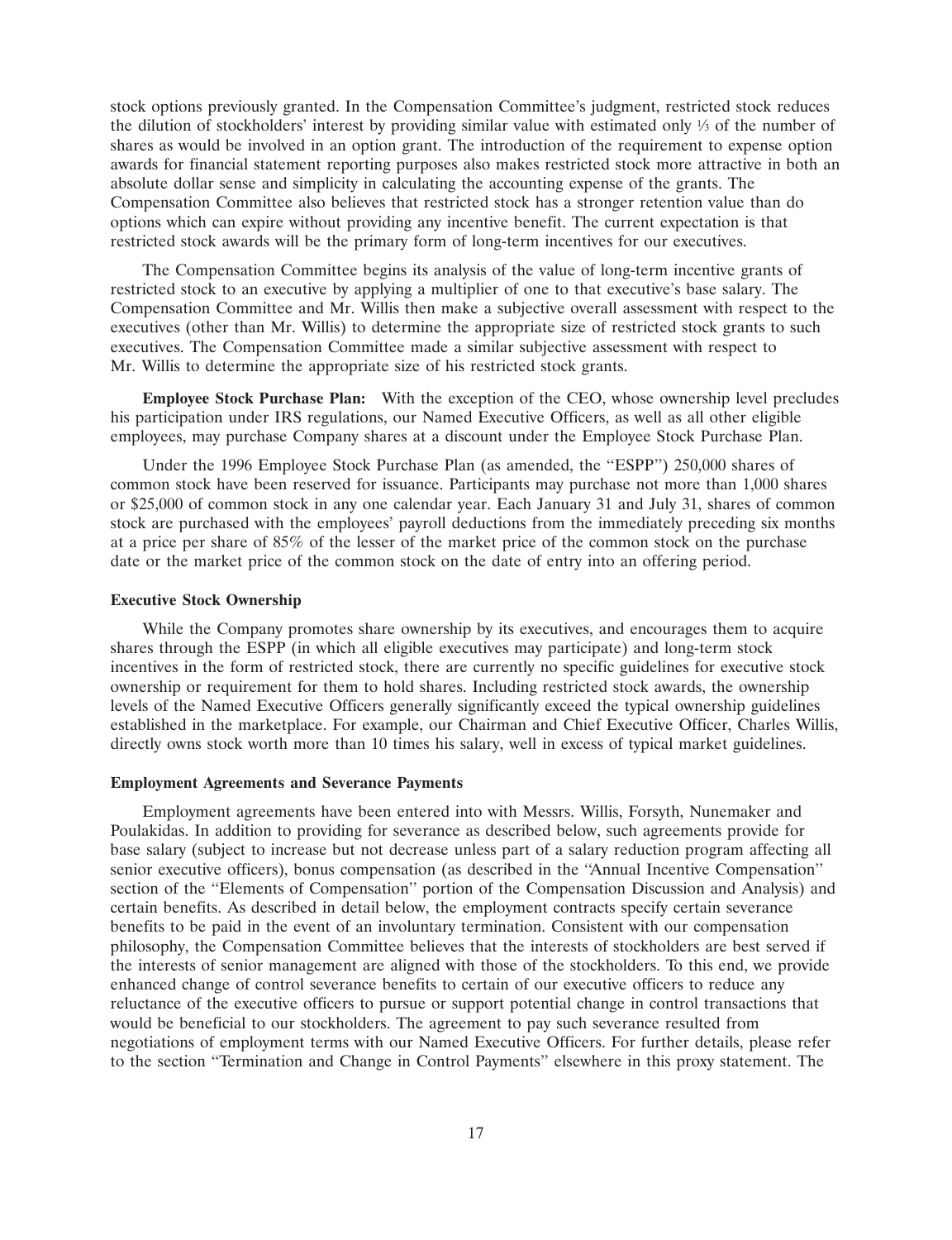employment agreements also provide a nondisclosure and non-solicitation of employees covenant for three years after termination of employment (except for Mr. Forsyth whose non-solicitation covenant period is two years after termination of employment). None of the Named Executive Officers are eligible for a tax gross-up of any parachute excise tax in the event of a change in control.

Ms. Webber is employed pursuant to an offer letter which provides for an annual base salary. She also participates in our annual incentive program with a target bonus opportunity of 30% of her base salary. Ms. Webber is not entitled to any severance benefits or other payments to be made to her upon a termination or change of control.

Mr. Johnson was employed pursuant to an offer letter which provided for an annual base salary and certain other benefits. The offer letter entitled Mr. Johnson to severance benefits equal to one year of his base salary upon a termination without cause. In connection with a change of duties, Mr. Johnson's employment with the Company terminated and the Company paid approximately one-half of his annual base salary as a severance benefit.

## **Impact of Accounting and Tax Treatments of a Particular Form of Compensation**

The accounting and tax treatment of the elements of our compensation program is one factor considered in the design of the compensation program. Under Section 162(m) of the Internal Revenue Code of 1986, as amended, the federal income tax deduction for certain types of compensation paid to the chief executive officer and the three other most highly compensated executive officers of publicly held companies (other than the principal financial officer) is limited to \$1 million per officer per fiscal year unless such compensation meets certain requirements. The principal requirement is that such compensation must qualify as ''performance-based.''

The Compensation Committee considers the impact of this rule when developing and implementing our executive compensation program. However, the Compensation Committee also believes that it is important to preserve flexibility in administering compensation programs in a manner designed to promote varying corporate goals. Accordingly, the Board has not adopted a policy that all compensation must qualify as deductible under Section 162(m). Amounts paid under any of our compensation programs, including salaries, annual incentive awards, performance awards and grants of restricted stock units, may not qualify as performance-based compensation that is excluded from the limitation on deductibility.

#### **REPORT OF THE COMPENSATION COMMITTEE**

The Compensation Committee of the Board of Directors has submitted the following report for inclusion in this Proxy Statement:

The Compensation Committee has reviewed and discussed the Compensation Discussion and Analysis contained in this Proxy Statement with management. Based on our review of and the discussions with management with respect to the Compensation Discussion and Analysis, we recommended to the Board of Directors that the Compensation Discussion and Analysis be included in this Proxy Statement and in the Company's Annual Report on Form 10-K for the fiscal year ended December 31, 2013 for filing with the SEC.

The foregoing report is provided by the following Directors, who constitute the Compensation Committee<sup>.</sup>

## **COMPENSATION COMMITTEE**

Hans Joerg Hunziker, Committee Chair W. William Coon, Jr. Robert T. Morris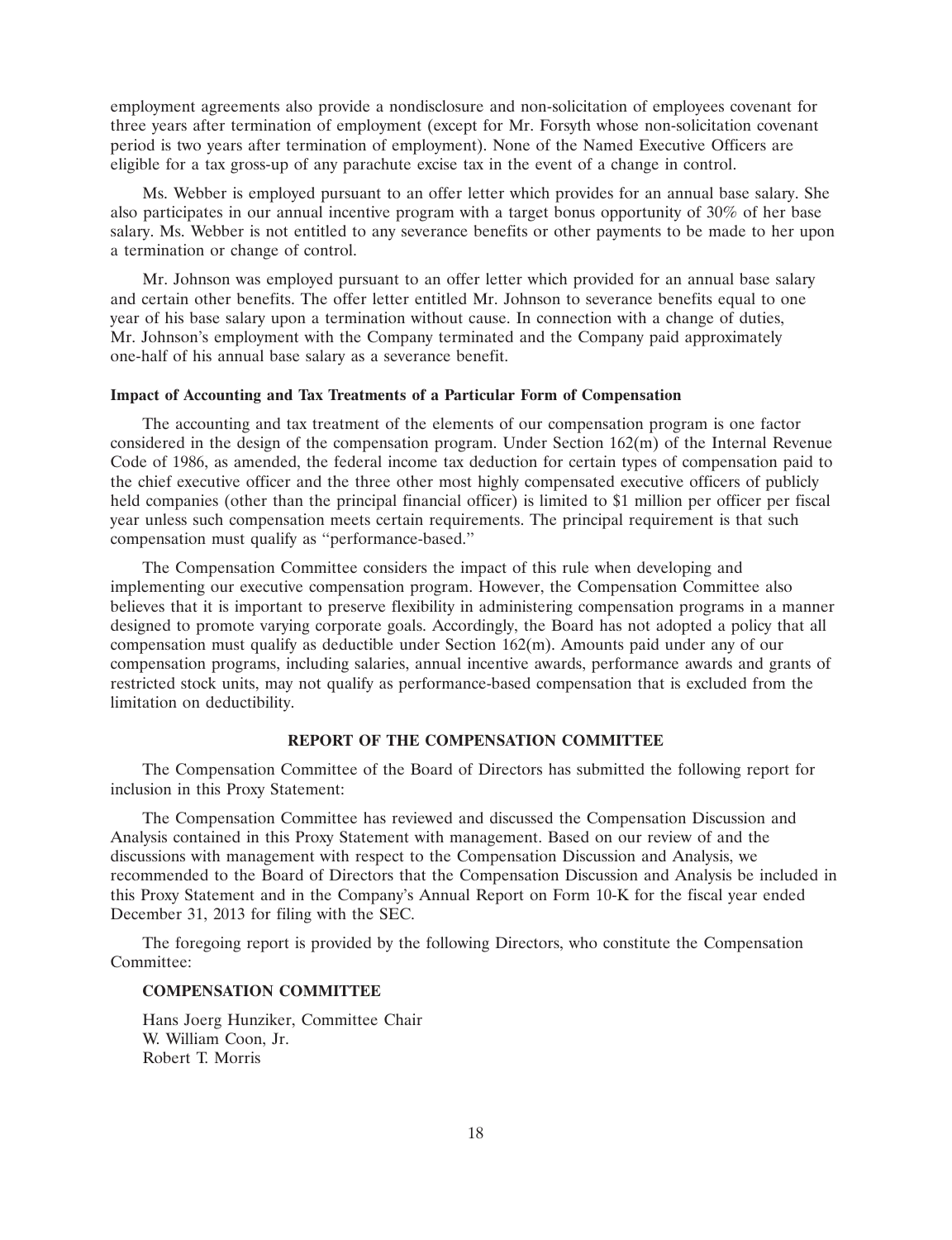#### **COMPENSATION COMMITTEE INTERLOCKS AND INSIDER PARTICIPATION**

The Compensation Committee consists of the following three independent Directors: Hans Joerg Hunziker (Chair), W. William Coon, Jr., and Robert T. Morris. None of our executive officers currently serves on our Compensation Committee. None of our executive officers is, or was during 2013, serving as a Director of or member of the compensation committee of another entity, one of whose executive officers serves, or served, as a Director of or on our Compensation Committee.

The following table sets forth certain information with respect to the compensation of our Chief Executive Officer, Chief Financial Officer, the three most highly compensated executive officers other than the CEO and CFO based on total compensation and a former executive officer for their services with us in all capacities.

| Name and<br><b>Principal Position(a)</b> | Year<br>$\left(\mathbf{b}\right)$ | <b>Salary</b><br>$(\$)$<br>(c) | <b>Bonus</b><br>$($)$<br>(d)  | <b>Stock</b><br><b>Awards</b><br>$($ \$ $)(1)$<br>(e) | Option<br><b>Grants</b><br>$($)$<br>(f) | <b>Non-Equity</b><br><b>Incentive</b><br>Plan<br>Compensation<br>$(\$)$<br>(g) | <b>All Other</b><br>Compensation<br>$(\$)$<br>(h) | <b>Total</b><br>\$)<br>(i) |
|------------------------------------------|-----------------------------------|--------------------------------|-------------------------------|-------------------------------------------------------|-----------------------------------------|--------------------------------------------------------------------------------|---------------------------------------------------|----------------------------|
| Charles F. Willis, IV.                   | 2013                              | 875,000                        | 400,000                       | 936,000                                               |                                         |                                                                                | 773,044(2)                                        | 2,984,044                  |
| Chief Executive                          | 2012                              | 825,000                        | 450,000                       | 1,797,800                                             |                                         |                                                                                | 545,247                                           | 3,618,047                  |
| Officer                                  | 2011                              | 806,438                        |                               | 1,235,586                                             | $\overline{\phantom{0}}$                | 737,723                                                                        | 1,263,671                                         | 4,043,418                  |
| Donald A. Nunemaker,                     | 2013                              | 375,000                        | 100,000                       | 216,000                                               |                                         |                                                                                | 38,131(3)                                         | 729,131                    |
| President                                | 2012                              | 375,000                        | 56,250                        | 550,400                                               |                                         |                                                                                | 30,057                                            | 1,011,707                  |
|                                          | 2011                              | 358,750                        |                               | 564,510                                               | —                                       | 246,136                                                                        | 23,638                                            | 1,193,034                  |
| Bradley S. Forsyth,                      | 2013                              | 320,000                        | 60,000                        | 72,000                                                |                                         |                                                                                | 11,773(4)                                         | 463,773                    |
| Senior Vice President                    | 2012                              | 320,000                        | 40,000                        | 483,100                                               |                                         |                                                                                | 12,317                                            | 855,417                    |
| and Chief Financial<br>Officer           | 2011                              | 311,750                        |                               | 404,451                                               | $\overline{\phantom{0}}$                | 171,112                                                                        | 12,067                                            | 899,380                    |
| Dean M. Poulakidas,                      | 2013                              | 300,000                        | 60,000                        | 216,000                                               |                                         |                                                                                | 11,674(5)                                         | 587,674                    |
| Senior Vice President,                   | 2012                              | 270,000                        | 81,000                        |                                                       |                                         |                                                                                | 8,017                                             | 359,017                    |
| General Counsel and<br>Secretary         | 2011                              | 84,750                         |                               | 116,300                                               |                                         | 25,523                                                                         | 8,017                                             | 234,590                    |
| Judith M. Webber,                        | 2013                              | 223,300                        | 25,000                        | 72,000                                                |                                         |                                                                                | 13,484(6)                                         | 333,784                    |
| Senior Vice President,                   | 2012                              | 223,300                        | 50,000                        | 94,220                                                |                                         |                                                                                | 13,103                                            | 380,623                    |
| <b>Technical Services</b>                | 2011                              | 222,475                        |                               | 287,400                                               |                                         | 61,056                                                                         | 12,373                                            | 583,304                    |
| Paul D. "Dave" Johnson,                  | 2013                              | 262,500                        |                               |                                                       |                                         |                                                                                | 173,001(7)                                        | 435,501                    |
| Senior Vice President.                   | 2012                              | 300,000                        | $\overbrace{\phantom{12332}}$ | 94,220                                                |                                         |                                                                                | 10,881                                            | 405,101                    |
| Marketing and Sales                      | 2011                              | 200,000                        |                               | 128,800                                               |                                         | 91,479                                                                         | 6,402                                             | 426,681                    |

## **SUMMARY COMPENSATION TABLE FOR FISCAL YEAR 2013**

(1) The amounts in this column represent the grant date fair value of awards computed in accordance with Financial Accounting Standards Board Accounting Standards Codification Topic 718 as discussed in Note 12—Stock-Based Compensation Plans—in our report filed on Form 10K for the fiscal year 2013 filed with the Securities and Exchange Commission.

(2) Includes (i) a 401(k) matching contribution in the amount of \$11,500, (ii) \$3,811 for the allocated cost of Mr. Willis' participation in a group life, disability and accidental death and dismemberment policy that covers certain of the Company's executive officers, (iii) \$7,880 for an individual accidental death and dismemberment policy for Mr. Willis, (iv) \$454,074 for tax-related payments in respect of Mr. Willis' temporary relocation to the United Kingdom (includes \$7,093 for tax gross-ups and \$446,981 tax equalization payments) which payments were made to address the difference in tax rates between the United States and the United Kingdom, and the following perquisites:

• \$3,968 for spousal travel. This amount is based on the actual cost to the Company.

• \$148 for personal use of a company car. This amount was calculated as a proration of total fuel costs and highway tolls (based on personal use as a percentage of total use).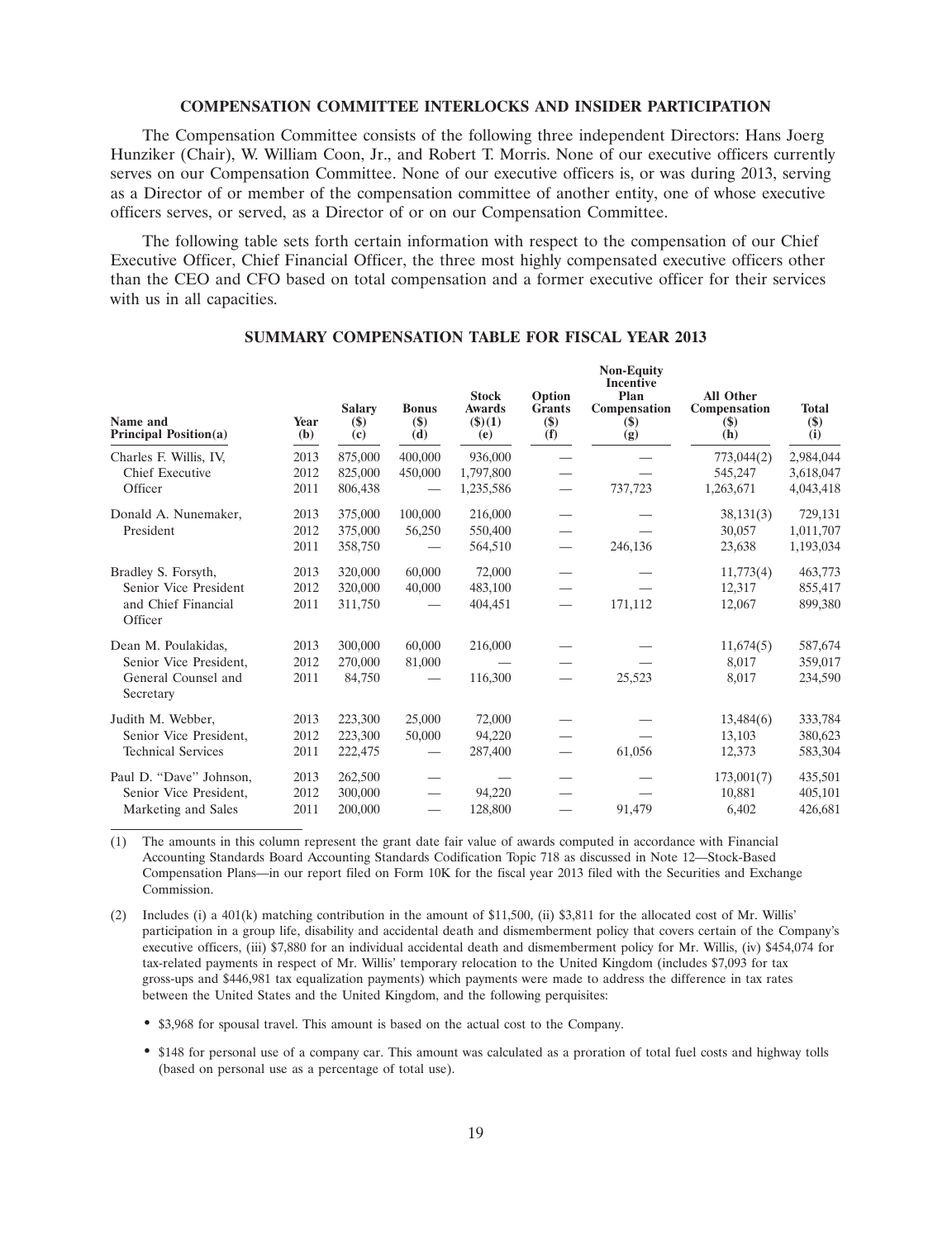- \$8,599 for three club memberships to facilitate his role as a Company representative in the community. This amount is based on the actual cost to the Company.
- \$30,000 for financial, tax and estate planning services. This amount is based on the actual cost to the Company.
- \$233,969 in relocation benefits paid to or on behalf of Mr. Willis in connection with his temporary relocation to the United Kingdom. This amount is based on the actual cost to the Company.
- \$19,095 moving reimbursements benefits paid to or on behalf of Mr. Willis in connection with his relocation to the United Kingdom. This amount is based on the actual cost to the Company.
- In addition, Mr. Willis had guests accompany him on the Company's plane on business trips during 2013 with no or *de minimis* incremental costs.
- (3) Includes (i) a 401(k) matching contribution in the amount of \$11,500, (ii) \$3,254 for the allocated cost of Mr. Nunemaker's participation in a group life, disability, and accidental death and dismemberment policy that covers certain of the Company's executive officers, (iii) \$7,916 for an individual accidental death and dismemberment policy for Mr. Nunemaker, (iv) \$15,251 for actual costs incurred by the Company for Mr. Nunemaker's personal use of the Company's plane, and (v) \$210 for personal use of a company car which was calculated as a proration of total fuel costs and highway tolls (based on personal use as a percentage of total use).
- (4) Includes (i) a 401(k) matching contribution in the amount of \$8,750 and (ii) \$3,023 for the allocated cost of Mr. Forsyth's participation in a group life, disability, and accidental death and dismemberment policy that covers certain of the Company's executive officers.
- (5) Includes (i) a 401(k) matching contribution in the amount of \$8,750, and (ii) \$2,924 for the allocated cost of Mr. Poulakidas' participation in a group life, disability, and accidental death and dismemberment policy that covers certain of the Company's executive officers.
- (6) Includes (i) a 401(k) matching contribution in the amount of \$11,500, and (ii) \$1,984 for the allocated cost of Ms. Webber's participation in a group life, disability, and accidental death and dismemberment policy that covers certain of the Company's executive officers.
- (7) Includes (i) a 401(k) matching contribution in the amount of \$11,500, (ii) \$2,617 for the allocated cost of Mr. Johnson's participation in a group life, disability, and accidental death and dismemberment policy that covers certain of the Company's executive officers, (iii) vacation payout of \$9,134, and (iv) severance payout of \$149,750.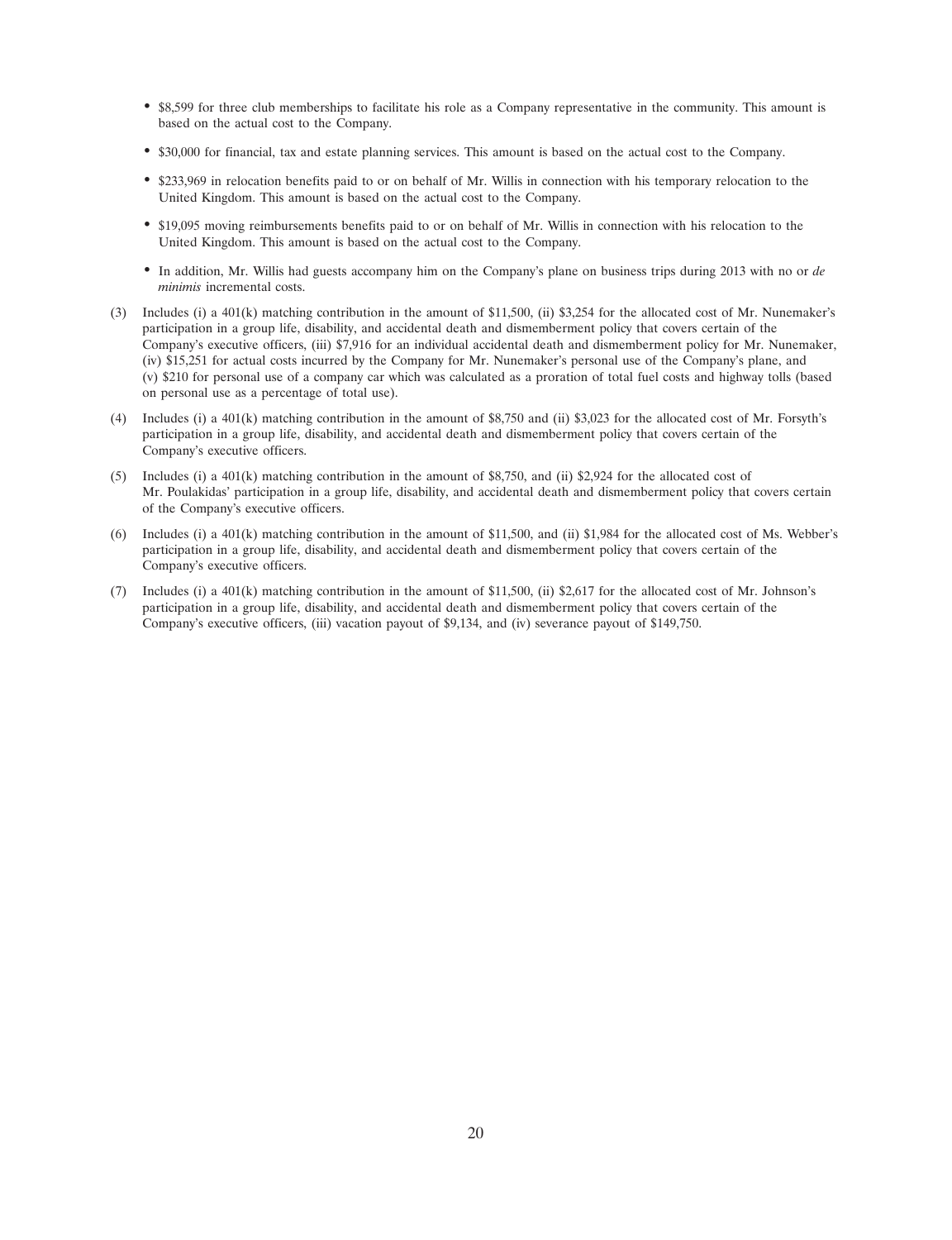|  |                            | <b>GRANTS OF PLAN-BASED AWARDS</b> |
|--|----------------------------|------------------------------------|
|  | For Fiscal Year Ended 2013 |                                    |

|                                                    |                                   | <b>Potential Payouts Under Non-Equity Incentive Plan</b><br>Awards(1) | <b>All Other</b><br><b>Stock Awards:</b><br><b>Number of Shares</b><br>of Stock or | <b>Grant Date</b><br><b>Fair Value of</b><br><b>Stock and</b><br>Option |                                       |
|----------------------------------------------------|-----------------------------------|-----------------------------------------------------------------------|------------------------------------------------------------------------------------|-------------------------------------------------------------------------|---------------------------------------|
| Grant<br><b>Name</b><br>Date<br>(a)<br>(b)         | <b>Threshold</b><br>$(\$)$<br>(c) | <b>Target</b><br>(5)<br>(d)                                           | <b>Maximum</b><br><b>(\$)</b><br>(e)                                               | Units<br>$(\#)(2)$<br>(e)                                               | <b>Awards</b><br>$($ \$ $)(3)$<br>(f) |
| Charles F. Willis, IV 4/9/2013                     |                                   |                                                                       |                                                                                    | 65,000                                                                  | \$936,000                             |
|                                                    |                                   | \$875,000                                                             |                                                                                    |                                                                         |                                       |
| Donald A. Nunemaker $\ldots$ 4/9/2013              |                                   |                                                                       |                                                                                    | 15,000                                                                  | \$216,000                             |
|                                                    |                                   | \$281,250                                                             |                                                                                    |                                                                         |                                       |
| Bradley S. Forsyth $\ldots \ldots \ldots$ 4/9/2013 |                                   |                                                                       |                                                                                    | 5,000                                                                   | \$72,000                              |
|                                                    |                                   | \$192,000                                                             |                                                                                    |                                                                         |                                       |
| Dean M. Poulakidas 4/9/2013                        |                                   |                                                                       |                                                                                    | 15,000                                                                  | \$216,000                             |
|                                                    |                                   | \$155,000                                                             |                                                                                    |                                                                         |                                       |
| Judith M. Webber $\ldots \ldots$ 4/9/2013          |                                   |                                                                       |                                                                                    | 5,000                                                                   | \$72,000                              |
|                                                    |                                   | \$66,990                                                              |                                                                                    |                                                                         |                                       |
| Paul D. (Dave) Johnson                             |                                   |                                                                       |                                                                                    |                                                                         |                                       |
|                                                    |                                   | \$150,000                                                             |                                                                                    |                                                                         |                                       |

(1) See discussion of 2013 bonus plan in ''Compensation of Executive Officers—Compensation Discussion and Analysis— Annual Incentive Compensation,'' above.

(2) Reflects restricted stock awards granted in 2013. For additional information, please see ''Compensation of Executive Officers—Long-Term Incentive Compensation'' above.

(3) The amounts in this column represent the grant date fair value of awards computed in accordance with Financial Accounting Standards Board Accounting Standards Codification Topic 718.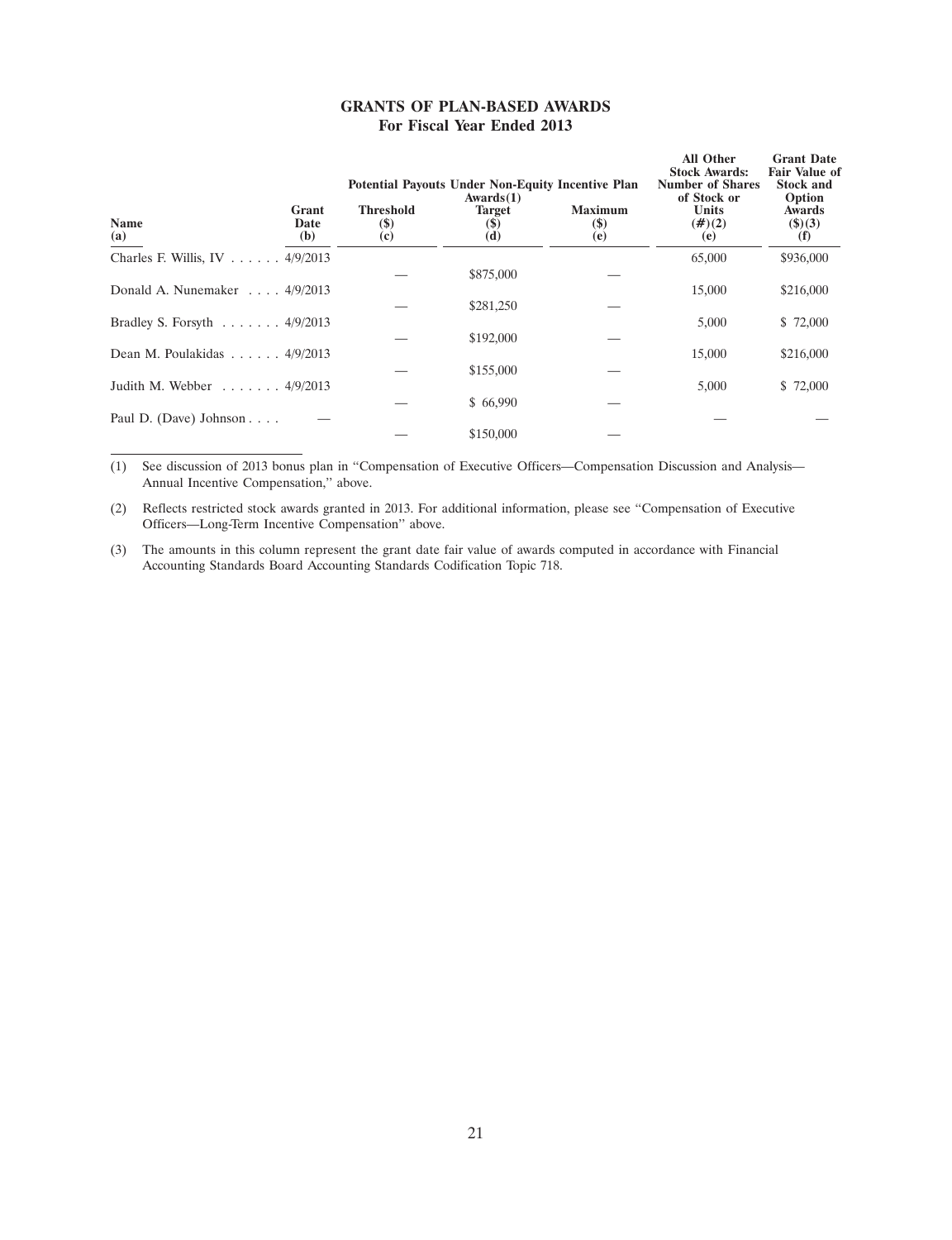The following table sets forth certain information with respect to the outstanding equity awards held by the Named Executive Officers at the end of 2013.

|                                                                       |                                                                                                                             | <b>Option Awards</b>        |                                                     |                                                                          | <b>Stock Awards</b>                                                                                                 |                                                                                                                          |
|-----------------------------------------------------------------------|-----------------------------------------------------------------------------------------------------------------------------|-----------------------------|-----------------------------------------------------|--------------------------------------------------------------------------|---------------------------------------------------------------------------------------------------------------------|--------------------------------------------------------------------------------------------------------------------------|
| Name(a)                                                               | Number of<br><b>Securities</b><br>Underlying<br><b>Unexercised</b><br><b>Options</b><br>$(\#)$<br><b>Exercisable</b><br>(b) | Option<br>Price (\$)<br>(c) | Option<br><b>Exercise Expiration</b><br>Date<br>(d) | Award<br>Grant<br>Date<br>(e)                                            | Number of<br><b>Shares</b> or<br>Units of<br><b>Stock That</b><br><b>Have Not</b><br><b>Vested</b><br>(#)<br>(f)(1) | <b>Market</b><br>Value of<br><b>Shares</b> or<br>Units of<br><b>Stock That</b><br><b>Have Not</b><br>$Vested(\$)$<br>(g) |
|                                                                       | 49,000                                                                                                                      | \$9.20                      | 8/5/2015                                            | 5/28/2010<br>4/1/2011<br>8/11/2011<br>2/3/2012<br>11/28/2012<br>4/9/2013 | 15,996<br>10,664<br>37,500<br>52,500<br>45,000<br>65,000<br>226,660                                                 | \$3,934,818                                                                                                              |
|                                                                       |                                                                                                                             |                             |                                                     | 5/28/2010<br>4/1/2011<br>8/11/2011<br>2/3/2012<br>11/28/2012<br>4/9/2013 | 3,522<br>7,045<br>15,000<br>18,750<br>11,250<br>15,000                                                              |                                                                                                                          |
| Bradley S. Forsyth $\ldots \ldots \ldots \ldots \ldots \ldots \ldots$ |                                                                                                                             |                             |                                                     | 5/28/2010<br>4/1/2011<br>8/11/2011<br>2/3/2012<br>11/28/2012<br>4/9/2013 | 70,567<br>3,261<br>3,261<br>12,500<br>15,000<br>11,250<br>5,000<br>50,272                                           | \$1,225,043<br>\$ 872,722                                                                                                |
|                                                                       |                                                                                                                             |                             |                                                     | 10/28/2011<br>4/9/2013                                                   | 5,000<br>15,000<br>20,000                                                                                           | \$347,200                                                                                                                |
| Judith M. Webber                                                      | 3,750                                                                                                                       | \$9.20                      | 8/5/2015                                            | 5/28/2010<br>4/1/2011<br>8/11/2011<br>2/3/2012<br>4/9/2013               | 2,500<br>5,000<br>6,250<br>5,250<br>5,000                                                                           |                                                                                                                          |
|                                                                       |                                                                                                                             |                             |                                                     |                                                                          | 24,000                                                                                                              | \$<br>416,640                                                                                                            |

## **OUTSTANDING EQUITY AWARDS AT FISCAL 2013 YEAR-END**

(1) Shares of restricted stock vest in four equal annual installments on each anniversary of the grant date.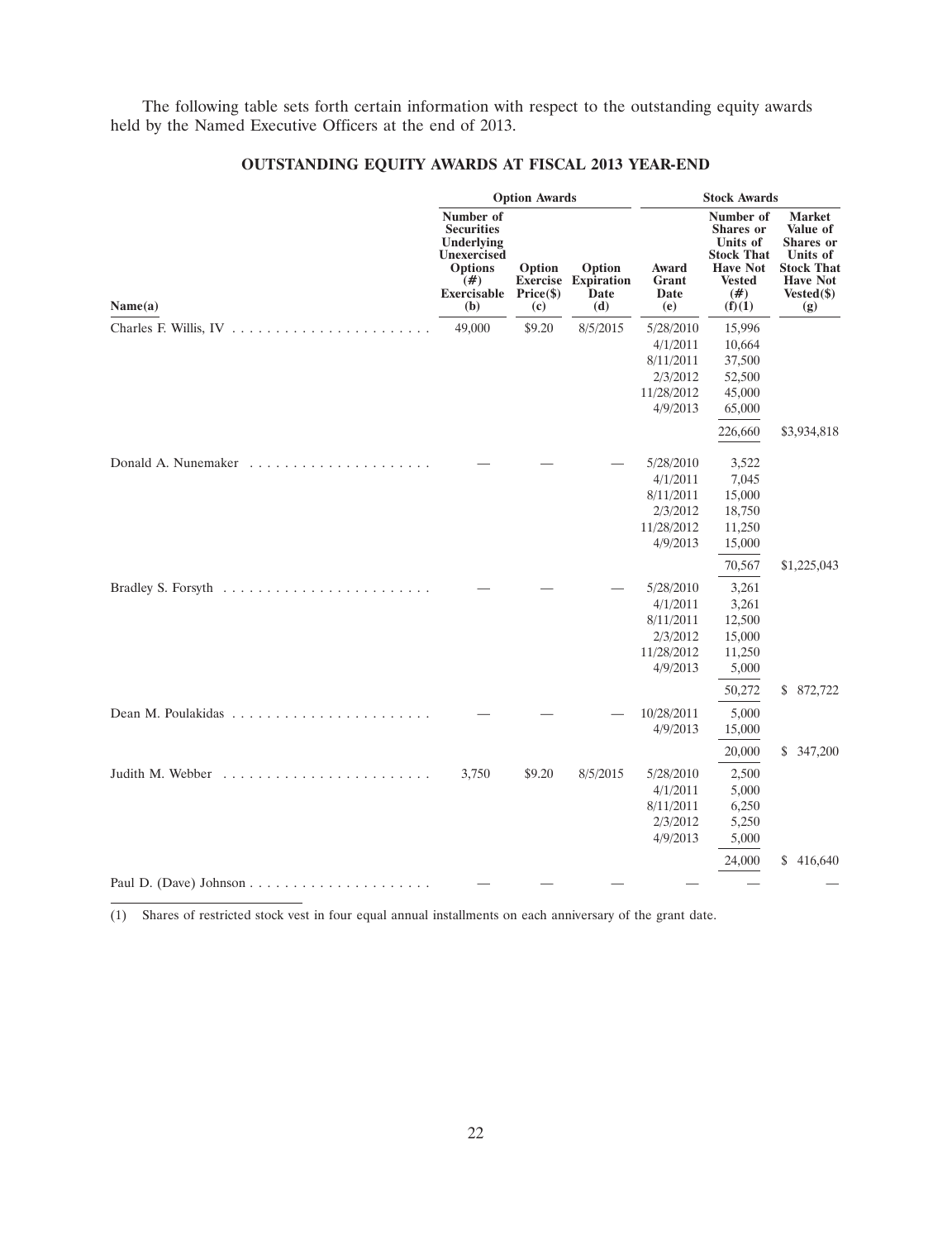The following table sets forth certain information with respect to options exercised by the Named Executive Officer and stock that vested during fiscal year 2013.

|                                                     |                                                                                | <b>Option Awards</b>                                      | <b>Stock Awards</b>                                                           |                                                   |  |
|-----------------------------------------------------|--------------------------------------------------------------------------------|-----------------------------------------------------------|-------------------------------------------------------------------------------|---------------------------------------------------|--|
| Name of Executive Officer(a)                        | <b>Number of Shares</b><br><b>Acquired on</b><br><b>Exercise</b><br>(#)<br>(b) | <b>Value Realized on</b><br><b>Exercise</b><br>(S)<br>(c) | <b>Number of Shares</b><br><b>Acquired on</b><br><b>Vesting</b><br>(#)<br>(d) | <b>Value Realized</b><br>on Vesting<br>(5)<br>(e) |  |
| Charles F. Willis, $IV \ldots \ldots \ldots \ldots$ | 10,000                                                                         | \$176,811                                                 | 92,078                                                                        | \$1,416,414                                       |  |
| Donald A. Nunemaker                                 | 40,375                                                                         | \$558,776                                                 | 31,340                                                                        | 480,212<br>S.                                     |  |
| Bradley S. Forsyth                                  |                                                                                |                                                           | 26,132                                                                        | 402,880<br>S.                                     |  |
| Dean M. Poulakidas                                  |                                                                                |                                                           | 2,500                                                                         | 43,125<br>S                                       |  |
| Judith M. Webber                                    |                                                                                |                                                           | 13,132                                                                        | 195,322<br>S.                                     |  |
| Paul D. "Dave" Johnson                              |                                                                                |                                                           | 4,250                                                                         | 61,525                                            |  |

## **OPTION EXERCISES AND STOCK VESTED For Fiscal Year Ended 2013**

#### **Termination and Change in Control Payments**

Employment contracts for Messrs. Willis, Nunemaker, Forsyth and Poulakidas specify certain severance benefits to be paid in the event of an ''Involuntary Termination'' (*i.e.*, termination of employment by the Company without cause or resignation by the employee for good reason) and, in the case of Messrs. Nunemaker, Forsyth and Poulakidas, specified severance benefits in the event of an Involuntary Termination within 18 months following a change of control (a ''Change of Control Termination''). As discussed above, Ms. Webber is employed by the Company pursuant to an offer letter which does not provide for severance benefits or other payments to be made to her upon a termination or change of control.

The maximum of these benefits payable to Mr. Willis would represent (i) three times his base salary, plus (ii) a prorated portion of his annual incentives accrued during the year of termination, plus (iii) three times the average annual incentives he earned during the three years prior to his Involuntary Termination, plus (iv) distribution of unpaid deferred compensation, immediate vesting of all stock options and restricted stock, continued payment for three years for club memberships and financial, tax and estate planning, and continued coverage for three years under the Company's employee group benefit plans. Additionally, in the event Mr. Willis is terminated with less than the one year's notice required by his contract, he is entitled to a lump sum payment equal to his annual base salary prorated for the portion of the year for which he did not receive notice. Upon a change of control, Mr. Willis is entitled to immediate vesting of all stock options and restricted stock, whether or not his employment is terminated. In the event that Mr. Willis voluntarily retires, he is entitled to purchase or assume the lease for his company car, to continued payment for his club memberships and financial planning services in accordance with his contract, and to continued coverage under the Company's employee group benefit plans for one year following his retirement.

The maximum of these severance benefits payable to Mr. Nunemaker would represent (i) one year of his base salary for an Involuntary Termination or 18 months base salary for a Change of Control Termination, plus (ii) a prorated portion of his annual incentives accrued during the year of termination for an Involuntary Termination or Change of Control Termination, plus (iii) in case of an Involuntary Termination, the average annual incentive he earned during the two years prior to his termination, or in case of a Change of Control Termination, one and one half times the average annual incentives earned during the two years prior to his termination. In addition, he is entitled to immediate vesting of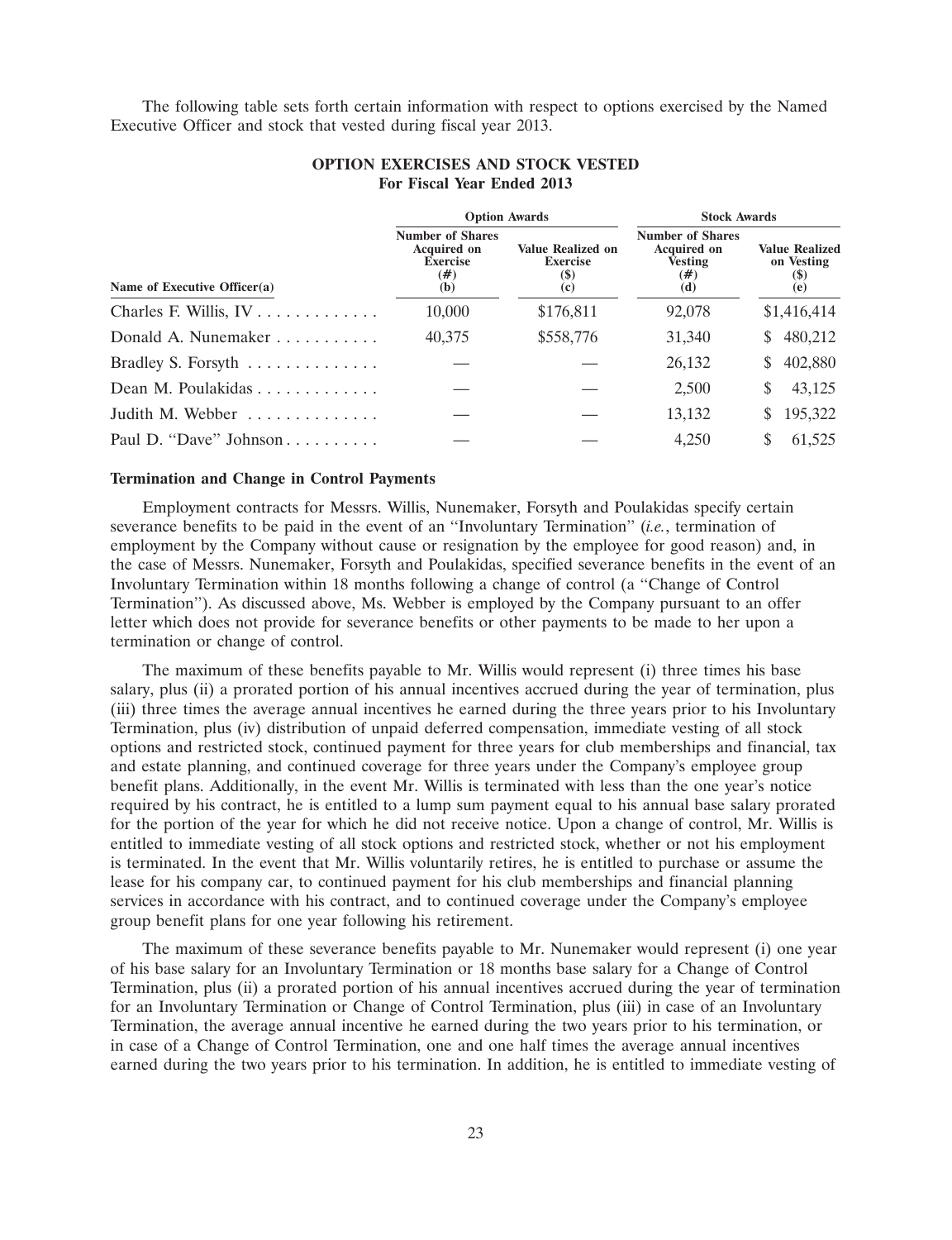all stock options and restricted stock, and continued coverage under the Company's employee group benefit plans for one year following an Involuntary Termination, or for 18 months following a Change of Control Termination. Additionally, in the event Mr. Nunemaker is terminated with less than the six months' notice required by his contract, he is entitled to a lump sum payment equal to six months of his annual base salary.

The maximum of these severance benefits payable to Mr. Forsyth would represent (i) one year of his base salary for an Involuntary Termination or 18 months base salary for a Change of Control Termination, plus (ii) payment of any vested annual incentives due as of his termination for an Involuntary Termination or Change of Control Termination, plus (iii) only in the case of a Change of Control Termination the average annual incentives he earned during the two years prior to his termination. In addition, he is entitled to immediate vesting of all stock options and restricted stock scheduled to vest during the two years following the termination date, and continued coverage under the Company's employee group benefit plans for one year following an Involuntary Termination, or for 18 months following a Change of Control Termination. Additionally, in the event Mr. Forsyth is terminated with less than the one year's notice required by his contract, he is entitled to a lump sum payment equal to one year of his annual base salary.

The maximum of these severance benefits payable to Mr. Poulakidas would represent (i) six months of his base salary for an Involuntary Termination or one year's salary for a Change of Control Termination, plus (ii) payment of any vested annual incentives due as of his termination for an Involuntary Termination or Change of Control Termination, plus (iii) only in the case of a Change of Control Termination, the average annual incentive he earned during the two years prior to his termination. In addition, he is entitled to immediate vesting of all stock options and restricted stock scheduled to vest during the two years following the termination date, and continued coverage under the Company's employee group benefit plans for six months following an Involuntary Termination, or for one year following a Change of Control Termination. Additionally, in the event Mr. Poulakidas is terminated with less than the six months' notice required by his contract, he is entitled to a lump sum payment equal to six months of his annual base salary.

If any of these payments or benefits would constitute a ''parachute payment'' within the meaning of Section 280G of the Internal Revenue Code of 1986 (the ''Code''), as amended, and would be subject to the Excise Tax imposed by Section 4999 of the Code, each of Messrs. Willis, Nunemaker, Forsyth and Poulakidas' employment contracts stipulate that payments to each of them will be reduced, to the extent necessary, so that no portion of the payments would be subject to the Excise Tax. This reduction shall only occur if the after-tax net present value of the payments, as so reduced is greater than or equal to the after-tax present value of such payments without such reduction.

Other than as described above, if a Named Executive Officer ceases to be employed by us because of his or her resignation or retirement (other than for reasons constituting a constructive termination under his or her employment agreement), no severance payments are owed by us.

As discussed above, Mr. Johnson's employment terminated during 2013 in connection with a change in duties. As part of a severance agreement, he was paid \$149,750 and \$10,000 was paid for his attorney fees. Such amount was less than the annual base salary severance amount set forth in his offer letter for a termination by the Company without cause.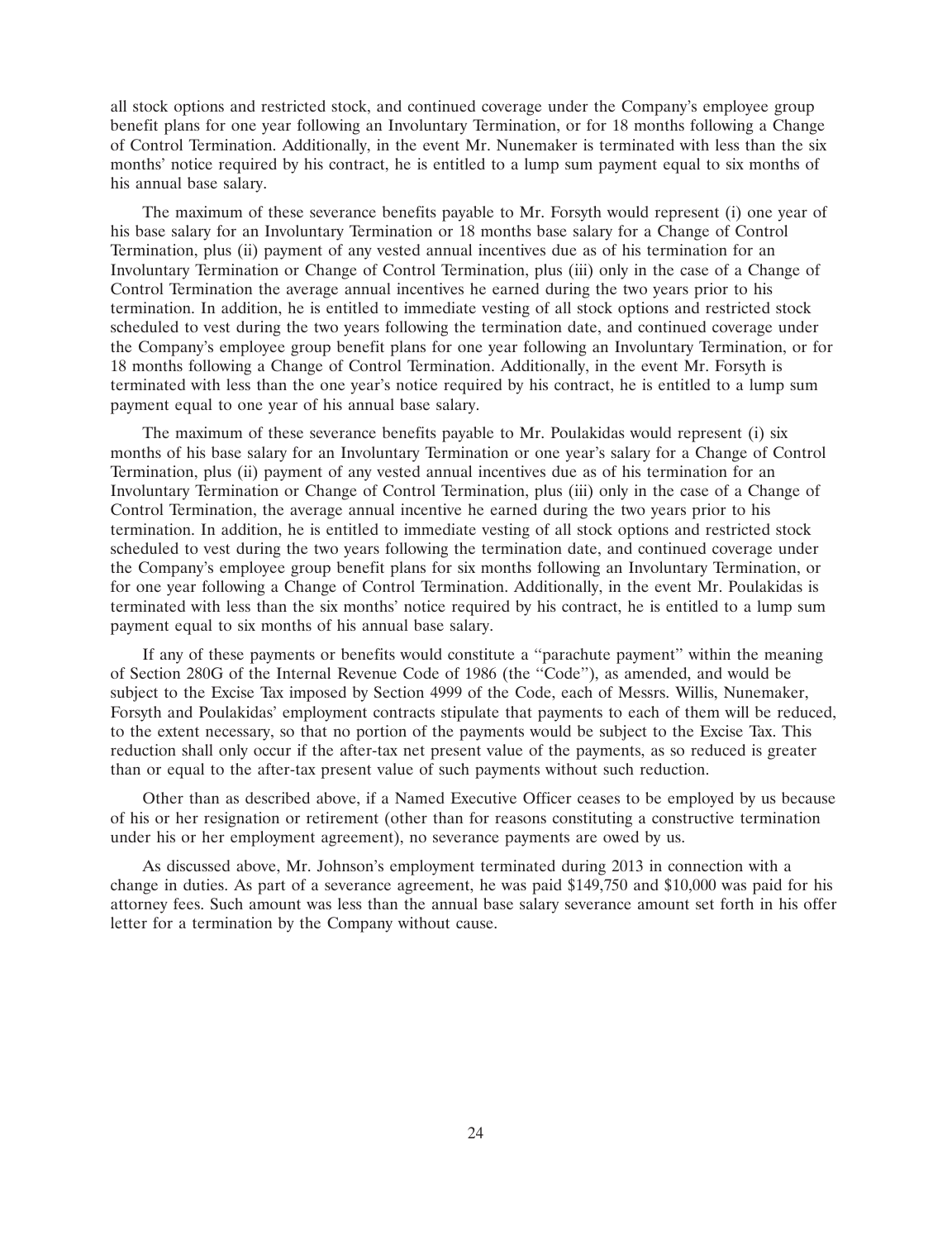The following table shows potential payments to our Named Executive Officers under existing contracts for (i) an Involuntary Termination, and (ii) Change of Control Termination, in each case, on December 31, 2013.

|                                |                    | Willis      | Nunemaker                 |           | Forsyth                   |                          | Poulakidas         |               | Webber             |          |
|--------------------------------|--------------------|-------------|---------------------------|-----------|---------------------------|--------------------------|--------------------|---------------|--------------------|----------|
|                                | <b>Termination</b> | Change      | <b>Termination</b>        | Change    | <b>Termination</b>        | Change                   | <b>Termination</b> | <b>Change</b> | <b>Termination</b> | Change   |
| Severance payment $\ldots$ .   | \$2,625,000        | \$2,625,000 | 375,000<br>S              | 562,500   | 320,000                   | 480,000                  | \$155,000          | \$310,000     |                    |          |
| In lieu of notice $\dots$ .    | 875,000            | 875,000     | 187,500                   | 187,500   | 320,000                   | 320,000                  | 155,000            | 155,000       |                    |          |
| Annual incentives              | 2,048,247          | 2,048,247   | 251,193                   | 326,790   | 60,000                    | 165,556                  | 60,000             | 113,262       | \$25,000           | \$25,000 |
| Accelerated Vesting of         |                    |             |                           |           |                           |                          |                    |               |                    |          |
| <b>Restricted Stock</b>        |                    |             |                           |           |                           |                          |                    |               |                    |          |
| $Awards(1) \dots \dots \dots$  | 3.934.818          | 3,934,818   | 1,225,043                 | 1,225,043 | 677,422                   | 677,422                  | 217,000            | 217,000       |                    |          |
| Accrued Vacation and           |                    |             |                           |           |                           |                          |                    |               |                    |          |
| Sick Pay                       | 134,700            | 134,700     | 57,700                    | 57,700    | 32,900                    | 32,900                   | 47,700             | 47,700        | 34,400             | 34,400   |
| Continued Coverage             |                    |             |                           |           |                           |                          |                    |               |                    |          |
| under all group plans          | 84,600             | 84,600      | 17,800                    | 26,700    | 23,300                    | 34,950                   | 4,650              | 9,300         |                    |          |
| Club Memberships $\ldots$ .    | 24,624             |             |                           |           |                           |                          |                    |               |                    |          |
| Financial/Tax/Estate           |                    |             |                           |           |                           |                          |                    |               |                    |          |
| Planning                       | 90,000             | 90,000      |                           |           |                           |                          |                    |               |                    |          |
| <b>Total Severance Payment</b> | \$9,816,989        |             | \$9,792,365(2)\$2,114,236 |           | \$2,386,233(2)\$1,433,622 | \$1,710,828(2) \$639,350 |                    | \$852,262     | \$59,400           | \$59,400 |

## **POTENTIAL PAYMENTS ON INVOLUNTARY TERMINATION OR CHANGE OF CONTROL TERMINATION**

- (1) The value of the unvested restricted stock awards as of December 31, 2013 was set forth in the Outstanding Equity Awards at Fiscal 2013 Year-End table and based on the Company's closing stock price on December 31, 2013 of \$17.36. These values would be the same for both an Involuntary Termination and a Change of Control Termination. The additional aggregate value of equity vesting acceleration as of December 31, 2013 for both an Involuntary Termination and a Change of Control Termination for Mr. Forsyth and Mr. Poulakidas is limited to awards vesting in the two years following termination.
- (2) No adjustment in these numbers was made to reflect any reduction that would have been made so that payments would not trigger a parachute payment excise tax. However if a Change of Control Termination occurred on December 31, 2013, such a reduction may have been necessary.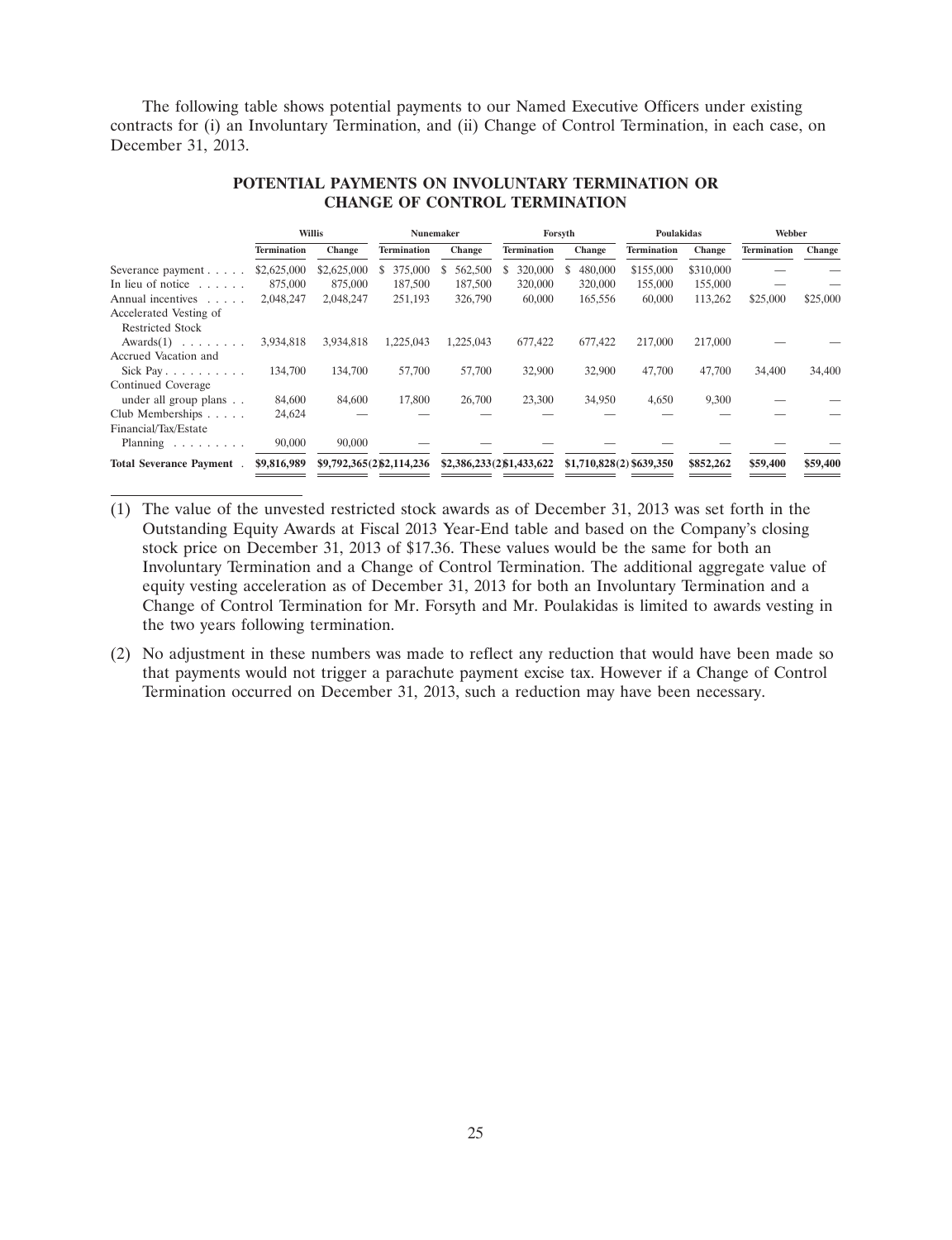The following table summarizes compensation by individual non-employee Directors for 2013.

## **DIRECTOR COMPENSATION For Fiscal Year Ended 2013**

| Name(a)                     | <b>Fees Earned</b><br>or Paid<br>in Cash<br>$(\$)$<br>(b)(1) | <b>Stock</b><br>Awards<br>$($ \$ $)(2)$<br>(c) | Option<br><b>Awards</b><br>$(\$)$<br>(d) | <b>Non-Equity</b><br><b>Incentive Plan</b><br>Compensation<br><b>(\$)</b><br>(e) | Change in<br><b>Pension Value</b><br>and<br><b>Nonqualified</b><br><b>Deferred</b><br>Compensation<br>Earnings<br><b>(\$)</b><br>(f) | <b>All Other</b><br>Compensation<br>(\$)<br>(g) | <b>Total</b><br>$(\$)$<br>(h) |
|-----------------------------|--------------------------------------------------------------|------------------------------------------------|------------------------------------------|----------------------------------------------------------------------------------|--------------------------------------------------------------------------------------------------------------------------------------|-------------------------------------------------|-------------------------------|
| Hans Joerg Hunziker $(3)$ . | \$138,068                                                    | \$71,503                                       |                                          |                                                                                  |                                                                                                                                      |                                                 | \$209,571                     |
| W. William Coon, Jr.        | \$ 71,500                                                    | \$71,503                                       |                                          |                                                                                  |                                                                                                                                      |                                                 | 143,003                       |
| Gérard Laviec $(3)$         | \$ 54,101                                                    |                                                |                                          |                                                                                  |                                                                                                                                      |                                                 | 54,101                        |
| Robert T. Morris $$89,000$  |                                                              | \$71,503                                       |                                          |                                                                                  |                                                                                                                                      |                                                 | 160,503                       |
| Austin C. Willis            | \$ 71,500                                                    | \$71,503                                       |                                          |                                                                                  |                                                                                                                                      |                                                 | 143,003                       |

(1) Each director receives \$17,875 as a quarterly retainer for service as a director (\$71,500 for the year). For service as chair of the Audit Committee and Compensation Committee, respectfully, Mr. Morris and Mr. Hunziker receive an additional \$4,375 quarterly payment (\$17,500 for the year).

- (2) The amounts in this column represent the grant date fair value of awards computed in accordance with Financial Accounting Standards Board Accounting Standards Codification Topic 718.
- (3) In recognition of the adverse effects of European exchange rates against the U.S. dollar, the Compensation Committee agreed to allow the compensation of European Directors to be adjusted based on the rate in effect on their first election to the Board, effective January 1, 2008. This adjustment is paid in cash.

The unvested restricted stock held by each Director is as follows: Mr. Hunziker, 5,352; Mr. Coon, 5,352; Mr. Morris, 5,352; Mr. Willis, 5,352. Under the 2007 Plan each non-employee Board member received a restricted stock grant of 5,000 shares of common stock when they first become a non-employee Board member. In addition each individual who is to continue to serve as an independent Director is granted approximately \$71,500 worth of restricted stock based on the market price of our common stock on the date of the Company's Annual Meeting of Stockholders. Each 5,000 share initial restricted stock grant vests in a series of four successive equal annual installments over the recipient's period of continued service as a Board member measured from the grant date. Each approximate \$71,500 value annual restricted stock grant vests in one installment on the recipient's completion of one year of Board service measured from the grant date.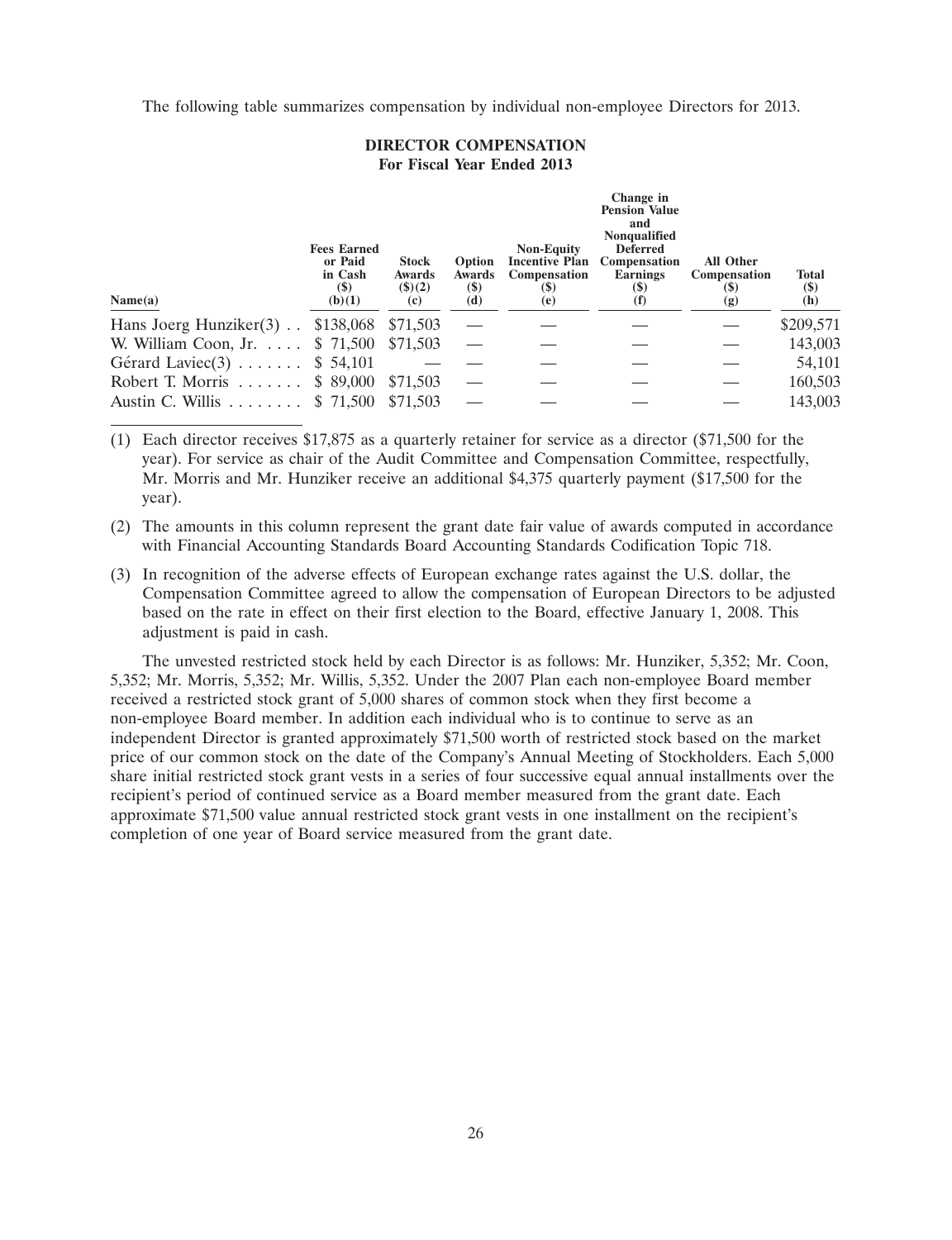## **PROPOSAL 2 ADVISORY VOTE ON EXECUTIVE COMPENSATION**

The Dodd-Frank Wall Street Reform and Consumer Protection Act of 2010 (the ''Dodd-Frank Act'') enables our stockholders to vote to approve, on an advisory (nonbinding) basis, the compensation of our Named Executive Officers as disclosed in this proxy statement in accordance with SEC rules.

As described in detail under the heading ''Executive Compensation—Compensation Discussion and Analysis,'' our executive compensation philosophy and programs are designed to foster a performanceoriented culture that aligns our executive officers' interests with those of our stockholders. Please read the ''Compensation Discussion and Analysis'' in the proxy statement for details about our executive compensation programs, including information about the fiscal year 2013 compensation of our Named Executive Officers.

We are asking our stockholders to indicate their support for the compensation arrangements with our Named Executive Officers as described in this proxy statement. This proposal, commonly known as a ''say-on-pay'' proposal, gives our stockholders the opportunity to express their views on our Named Executive Officers' compensation. This vote is not intended to address any specific item of compensation, but rather the overall compensation of our Named Executive Officers and the philosophy, policies and practices described in this proxy statement. Accordingly, we are asking our stockholders to vote "FOR" the following resolution to be presented at the Annual Meeting:

''RESOLVED, that the Company's stockholders approve, on an advisory basis, the compensation of the Named Executive Officers, as disclosed in the Company's Proxy Statement for the 2014 Annual Meeting of Stockholders pursuant to the compensation disclosure rules of the Securities and Exchange Commission, including the Compensation Discussion and Analysis, the 2013 Summary Compensation Table and the other related tables and disclosure.''

This ''say-on-pay'' vote is advisory, and therefore is not binding on the Company, the Compensation Committee or our Board of Directors. Our Board of Directors and our Compensation Committee value the opinions of our stockholders, and to the extent there is any significant vote against the Named Executive Officer compensation as disclosed in this proxy statement, we will consider our stockholders' concerns and the Compensation Committee will evaluate whether any actions are appropriate to address those concerns.

**THE BOARD OF DIRECTORS UNANIMOUSLY RECOMMENDS A VOTE ''FOR'' THE APPROVAL OF THE RESOLUTION ABOVE, RELATING TO THE COMPENSATION OF OUR NAMED EXECUTIVE OFFICERS, AS DISCLOSED IN THIS PROXY STATEMENT PURSUANT TO THE COMPENSATION DISCLOSURE RULES OF THE SECURITIES AND EXCHANGE COMMISSION.**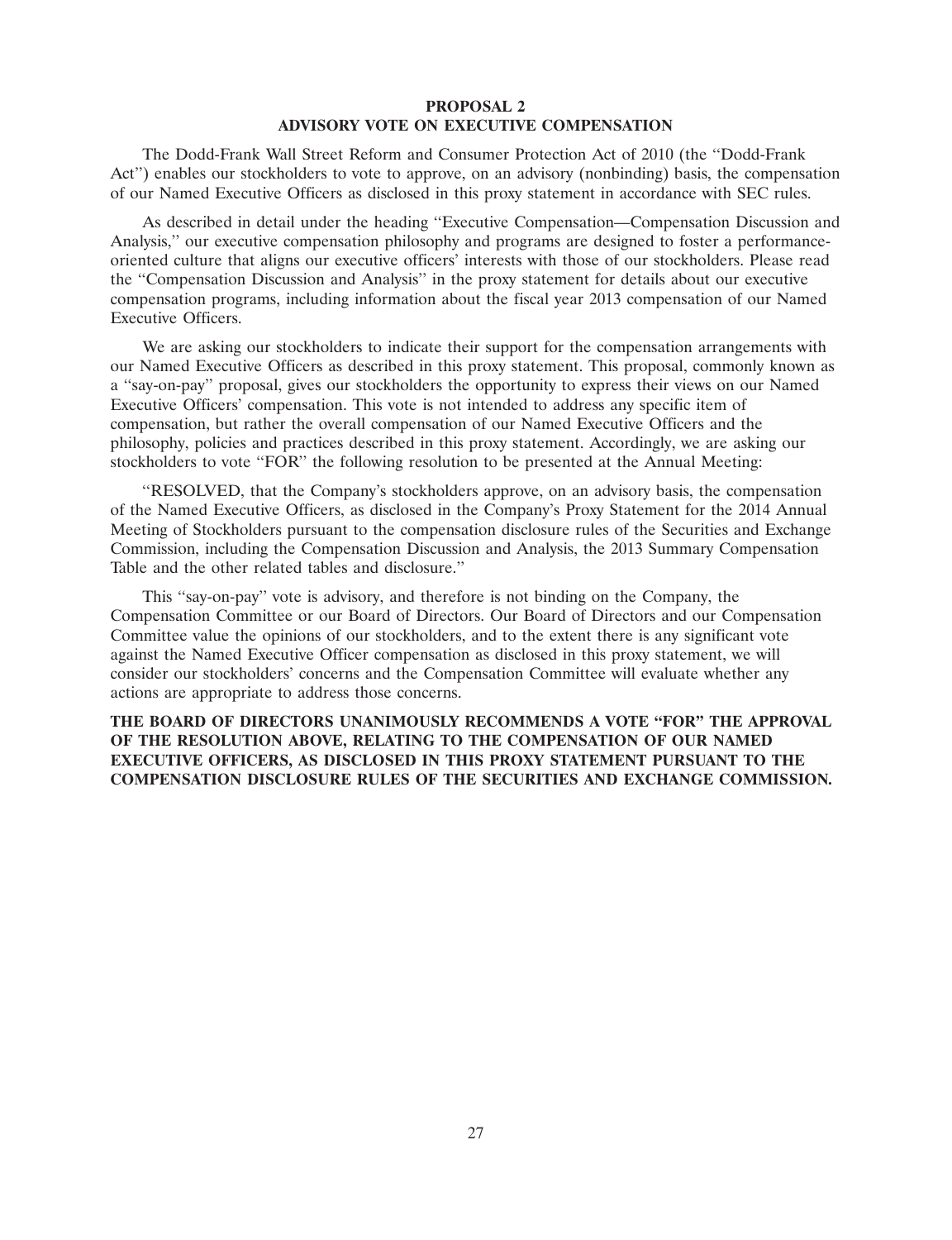## **REPORT OF THE AUDIT COMMITTEE**

The Audit Committee of the Board of Directors (the ''Audit Committee'') oversees our accounting function, internal controls and financial reporting process on behalf of the Board of Directors. The Audit Committee is composed of three Directors, each of whom is independent as defined by the NASDAQ listing standards and operates pursuant to the Audit Committee Charter which is available on the Company's website (*www.willislease.com*).

The Audit Committee reviews our financial reporting process on behalf of the Board. Management has primary responsibility for establishing and maintaining adequate internal financial controls, for preparing the financial statements and for the public reporting process. KPMG LLP (''KPMG''), the Company's independent registered public accounting firm for 2013, is responsible for expressing opinions on the conformity of the Company's audited financial statements with generally accepted accounting principles and on the Company's internal control over financial reporting.

In this context, the Audit Committee has reviewed and discussed with management and KPMG the audited financial statements for the year ended December 31, 2013 and KPMG's evaluation of the Company's internal control over financial reporting. The Audit Committee has discussed with KPMG the matters that are required to be discussed by Statement on Auditing Standards No. 16, as amended (Communication with Audit Committees). KPMG has provided to the Audit Committee the written disclosures and the letter required by applicable requirements of the Public Company Accounting Oversight Board regarding the independent accountant's communications with the Audit Committee concerning independence, and the Audit Committee has discussed with KPMG that firm's independence. The Audit Committee has concluded that KPMG's provision of audit and non-audit services to the Company is compatible with KPMG's independence.

Based on the review and discussions referred to above, the Audit Committee recommended to our Board that the audited financial statements for the year ended December 31, 2013 be included in our Annual Report on Form 10-K for 2013 for filing with the SEC. This report is provided by the following independent Directors, who comprise the Audit Committee:

Robert T. Morris, Audit Committee Chair W. William Coon, Jr. Hans Joerg Hunziker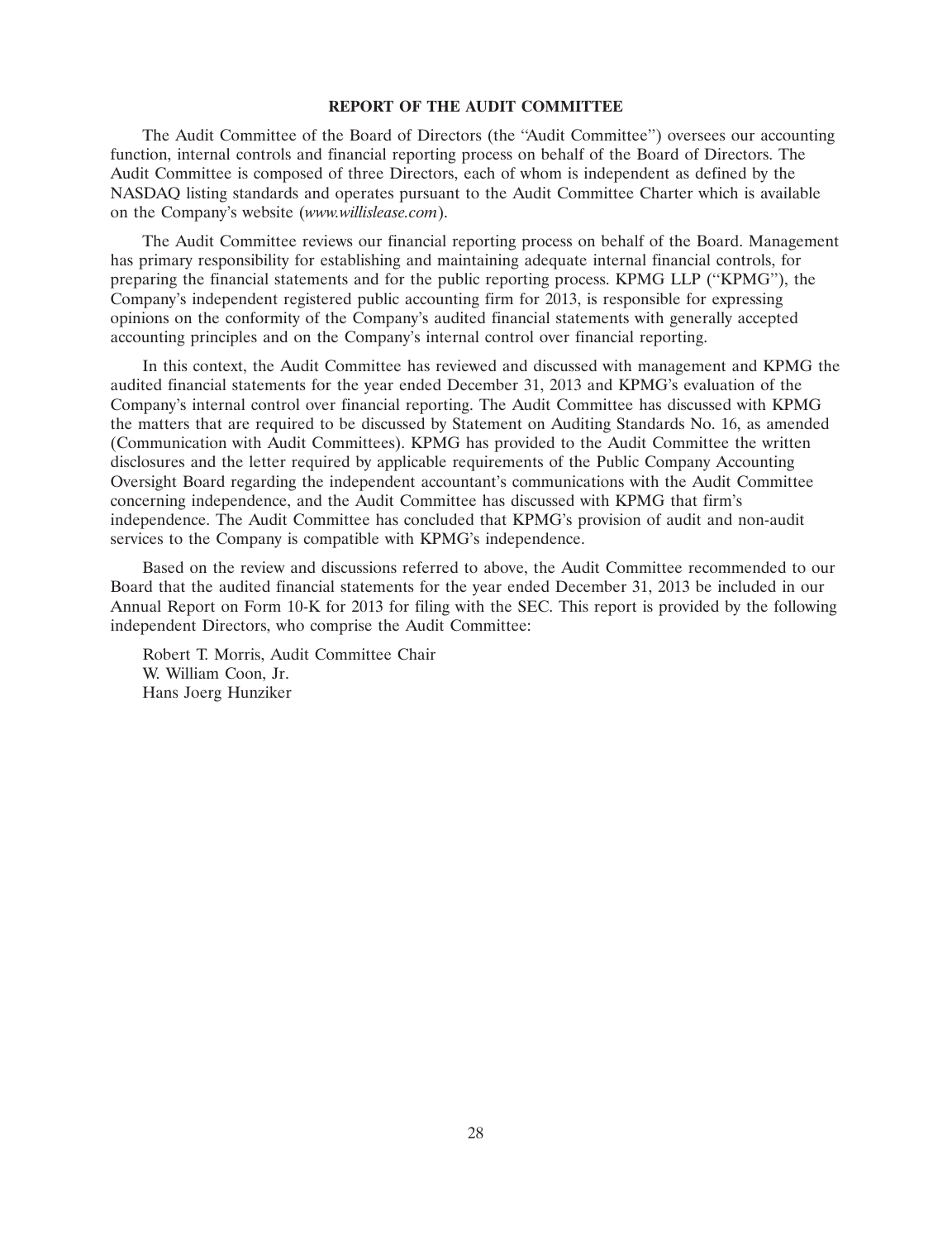### **PROPOSAL 3**

## **ADVISORY VOTE ON RATIFICATION OF THE APPOINTMENT OF KPMG LLP AS THE COMPANY'S INDEPENDENT REGISTERED PUBLIC ACCOUNTING FIRM**

The Audit Committee has appointed the firm of KPMG LLP (''KPMG'') to audit our 2014 financial statements, and KPMG also served in this capacity in 2013. Although not required by the Company's Bylaws or otherwise, the Audit Committee and the Board of Directors believe it appropriate, as a matter of good corporate practice, to request that the stockholders ratify the appointment of KPMG as the Company's independent registered public accounting firm for fiscal year 2014. If the stockholders do not so ratify, the Audit Committee will reconsider the appointment and may retain KPMG or another firm without re-submitting the matter to the Company's stockholders. Even if the stockholders vote on an advisory basis in favor of the appointment, the Audit Committee may, in its discretion, direct the appointment of a different independent registered public accounting firm at any time during the year if it determines that such a change would be in the best interests of the Company and the stockholders.

## **THE BOARD OF DIRECTORS UNANIMOUSLY RECOMMENDS A VOTE ''FOR'' THE RATIFICATION OF THE APPOINTMENT OF KPMG LLP AS THE COMPANY'S INDEPENDENT REGISTERED PUBLIC ACCOUNTING FIRM.**

## **Fees Billed to Willis Lease by KPMG LLP**

For the 2013 and 2012 fiscal years, fees for services provided by KPMG LLP to us were as follows:

|  | 2013 2012           |
|--|---------------------|
|  |                     |
|  |                     |
|  |                     |
|  | \$927,994 \$850,153 |

- (1) Audit fees billed to us by KPMG during the 2013 and 2012 fiscal years include the audit of our annual financial statements and quarterly reviews of financial statements included in our quarterly reports on Form 10-Q.
- (2) Fees billed to us by KPMG during 2013 and 2012 for professional services rendered in providing international tax consulting services.

All fees described above were approved by the Audit Committee.

The Audit Committee requires that any services to be provided by our auditors must be approved in advance by the Audit Committee. If approval is required before the Committee can act, a single member of the Committee can approve an engagement, subject to ratification by the Committee at its next meeting. All services were pre-approved by the Committee or its Chair.

KPMG will be at our Annual Meeting. They will have the opportunity to make a statement, if they desire to do so. They will be available to respond to appropriate questions from stockholders.

## **CERTAIN RELATIONSHIPS AND RELATED TRANSACTIONS**

As required by NASDAQ rules, all material discretionary transactions between us and our Directors, executive officers or known principal stockholders (or their respective affiliates) must be approved by the Audit Committee or another committee of independent Directors formed by the Board of Directors. Neither the Audit Committee nor the Board of Directors acting through such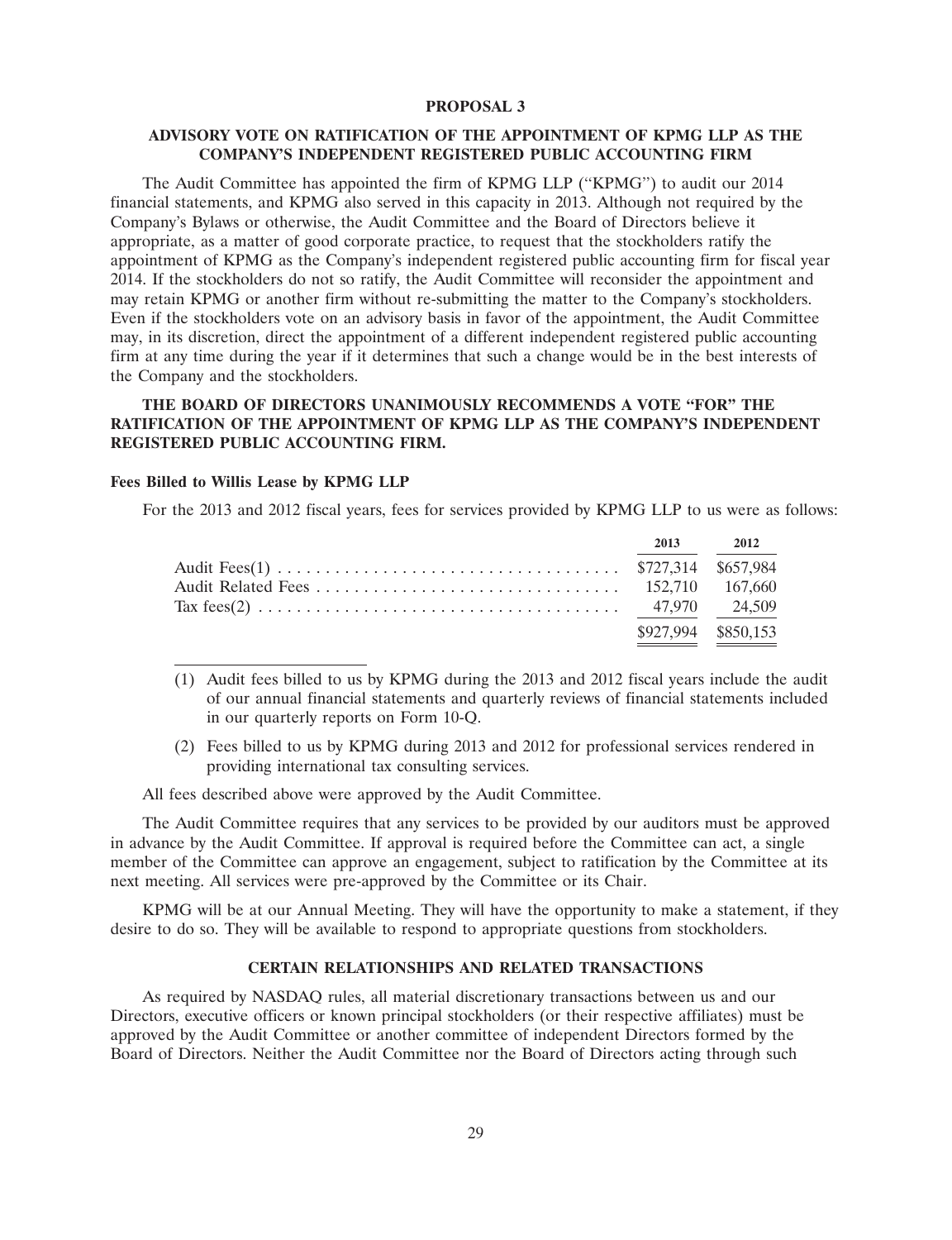committee of independent Directors intends to approve any such transactions unless it believes that they are on terms no less favorable to us than could be obtained from unaffiliated third parties. The transactions described below with the airline was approved by the Audit Committee and the transactions described below with J.T. Power was approved by a committee of independent directors formed by the Board of Directors and consisted of the same Directors that comprise the Audit Committee. On June 18, 2009, the Board adopted a formal policy governing the disclosure and approval of related party transactions. That policy is available on the Company's web site (*www.willislease.com*).

Over the past three years, the Company leased equipment to an airline owned by our CEO and Chairman. The Company received lease payments from the airline and recorded revenue totaling \$2.1 million, \$0.6 million and \$1.6 million in the years ended December 31, 2013, 2012 and 2011, respectively. Our CEO and Chairman no longer owns the airline. In connection with the 2013 sale of its stock to an unrelated third party, the airline prepaid a note to us at a 45% discount of \$0.4 million, similar to reductions received by other large creditors. The Company subsequently sold four engines and three aircraft, which had an aggregate net book value of \$3.4 million, to the third party for \$4.9 million. The \$4.9 million proceeds were included in revenue as follows: Gain on Sale \$0.8 million (net of the asset's \$3.4 million net book value), Maintenance Reserve Revenue \$0.4 million, Lease Rent Revenue \$0.4 million and Other Revenue \$0.3 million.

J.T. Power: In the ordinary course of business, the Company uses a number of consignment vendors to sell engine parts. The Company consigned equipment for part-out to J.T. Power, an entity owned by Austin Willis, the son of our CEO and Chairman, and directly and indirectly, a shareholder and a Director of the Company. Sales of consigned parts under the Consignment agreements were \$22,200, \$70,700 and \$146,900 for the years ended December 31, 2013, 2012 and 2011, respectively. The Consignment agreements provided a minimum guarantee of net consignment proceeds which was converted to a note and had a balance of \$1.2 million as of December 31, 2012.

On November 6, 2013, the Company purchased certain assets of J.T. Power for \$5.6 million. A net cash payment of \$4.5 million was made to fund the transaction, after deducting amounts owed to the Company, including \$0.7 million related to the minimum guarantee remaining under the note and cash received of \$0.4 million. Of the \$4.5 million cash payment, \$1.2 million was paid to various creditors and \$3.3 million was paid to the shareholder of J.T. Power.

#### **STOCKHOLDER PROPOSALS**

Stockholder proposals intended to be considered at the 2015 Annual Meeting of Stockholders must, under Rule 14a-8 of the Securities Exchange Act of 1934, be received by us no later than December 31, 2014. Your proposal(s) must be mailed to our executive offices, 773 San Marin Drive, Suite 2215, Novato, California 94998, Attention: Corporate Secretary. Your proposal(s) may be included in next year's proxy statement if they comply with certain rules and regulations promulgated by the Securities and Exchange Commission.

Alternatively, under our Bylaws, a proposal or nomination that you do not seek to include in our proxy statement pursuant to Rule 14a-8 may be submitted in writing to our Corporate Secretary for the 2015 Annual Meeting of Stockholders not less than 90 days prior to the first anniversary of the preceding year's annual meeting, unless the date of the 2015 Annual Meeting of Stockholders is advanced by more than 30 days or delayed (other than as a result of adjournment) by more than 60 days from the anniversary of the 2014 Annual Meeting. For our 2015 Annual Meeting of Stockholders, this means that your proposal(s) or nomination(s) must be submitted no later than February 28, 2015 (which is 90 calendar days before the anniversary of the 2014 Annual Meeting). If the date of our 2015 Annual Meeting of Stockholders is advanced by more than 30 days or delayed (other than as a result of adjournment) by more than 60 days from the anniversary of our 2014 Annual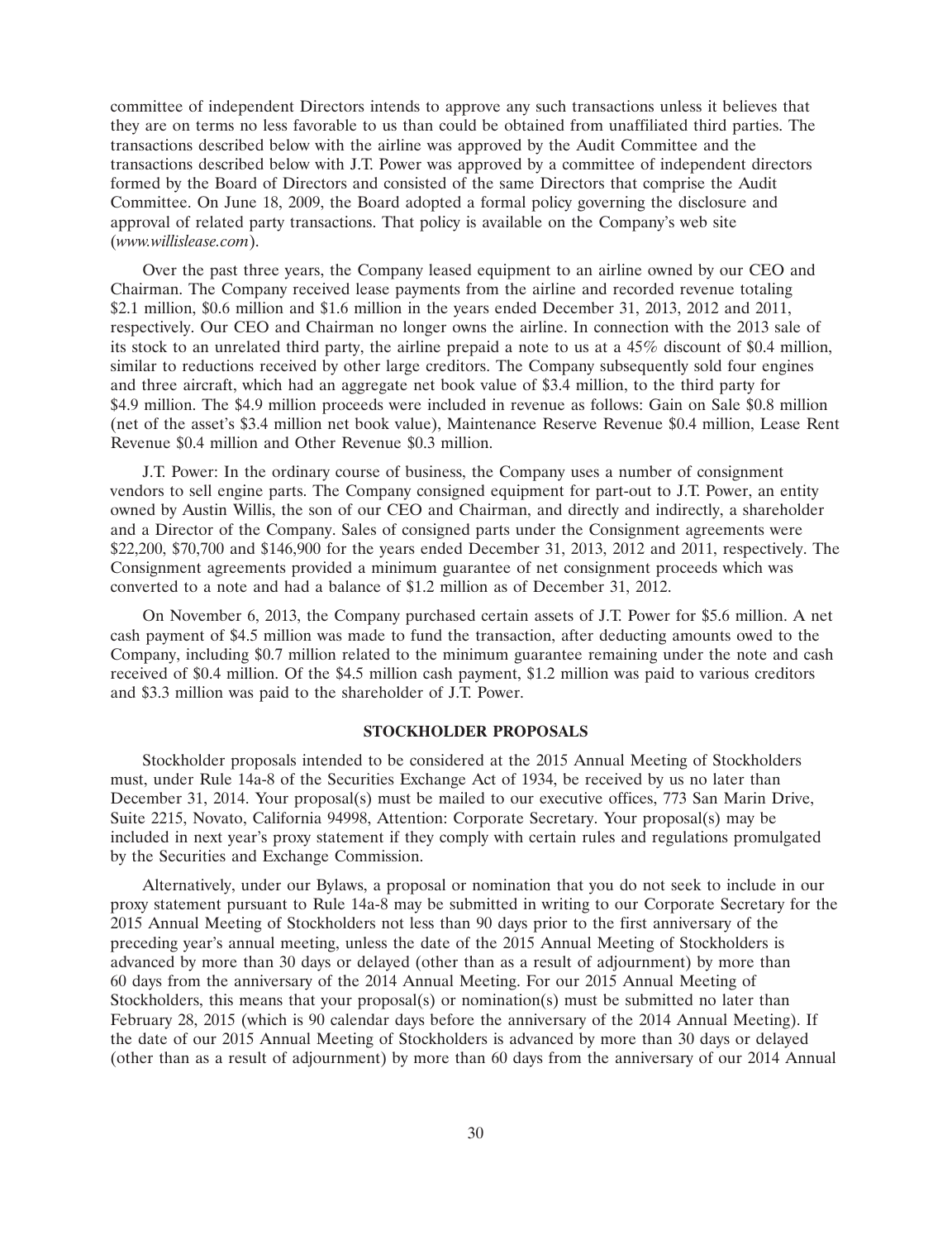Meeting, you must submit any such proposal or nomination no later than the close of business on the later of the 90th day prior to the 2015 Annual Meeting of Stockholders or the 10th day following the day on which public announcement of the date of such meeting is first made. Your submission must include certain specified information concerning the proposal or nominee, as the case may be, and information as to your ownership of our common stock.